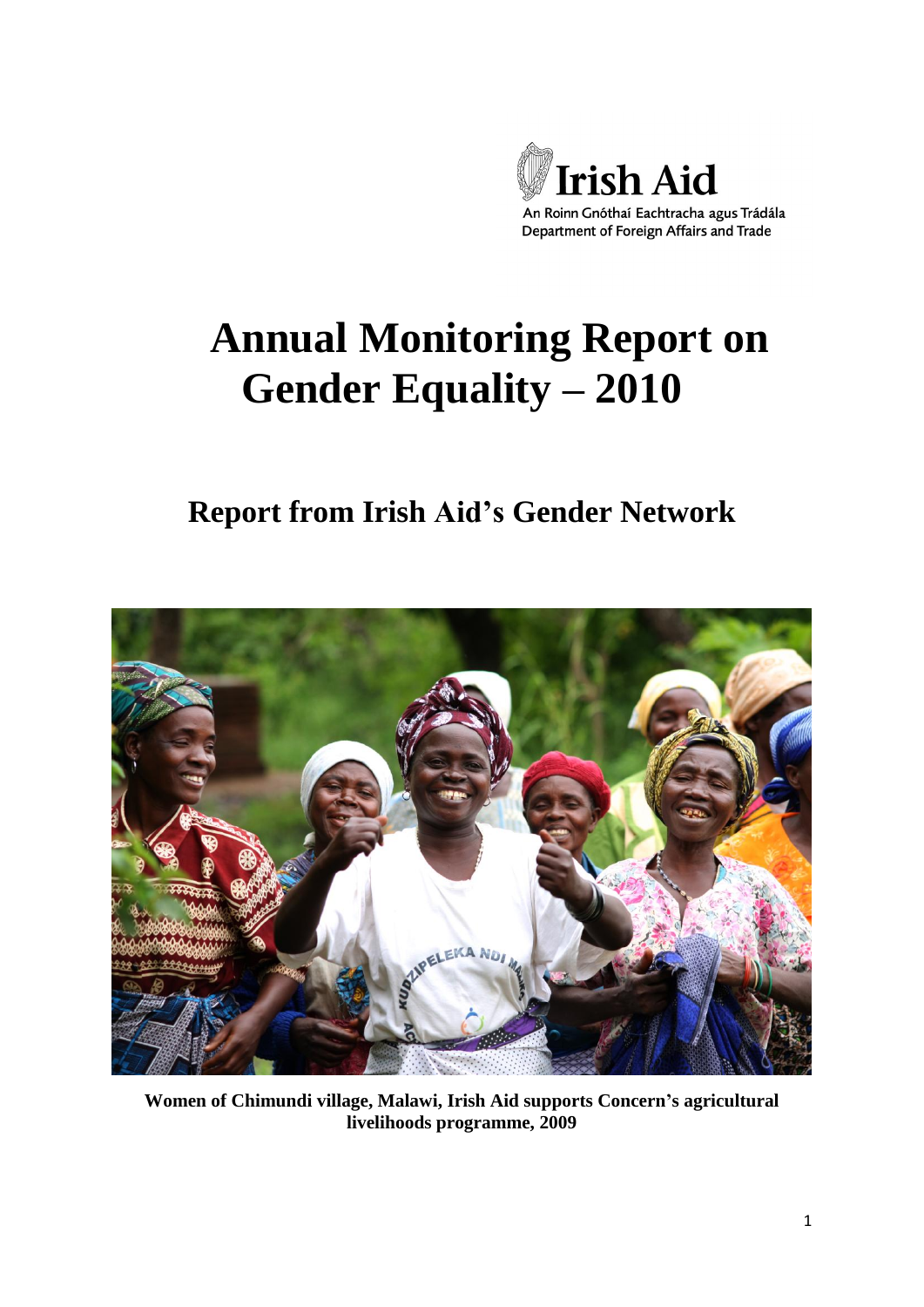#### **Summary**

- $\bullet$ During 2010, the global economic downturn along with continuing food insecurity served to aggravate already existing inequalities, including gender inequality. Within Irish Aid, a review of the organisational gender equality policy highlighted key areas of progress such as strengthened human resource capacity and increased international policy engagement on gender equality. Key challenges identified include the need to continue to build internal capacity and coherence with other Irish Aid priorities as well as to strengthen reporting on gender equality.
- The first objective of Irish Aid"s gender equality policy is to advance equal rights for  $\bullet$ men and women. Addressing gender–based violence is a key element of advancing this objective and was an important focus during 2010 in a number of Irish Aid programme countries and with civil society and multi-lateral partners. Programmes included support to direct service provision, capacity building of police and judiciary and community awareness building. Expenditure in 2010 on GBV programmes was approximately  $63.6$  million.
- Eliminating gender inequalities in access to, control of and benefit from resources and  $\bullet$ services is a second objective. A key part of meeting this objective is to ensure equitable access to education and health services. During 2010, Irish Aid supported maternal and reproductive health programmes in a number of programme countries including Ethiopia and Tanzania as well as Sierra Leone. €25.4 million was spent on education programming in Lesotho, Mozambique, Uganda and Zambia all of which are making progress in achieving gender parity in enrolment rates in both secondary and primary schools. As part of the hunger agenda, addressing maternal and infant under-nutrition has become an increasing priority both in international advocacy and in our programmes in Malawi, Tanzania, Ethiopia, Zambia and Mozambique.
- Increasing women"s access to agricultural resources and services is another key part  $\bullet$ of Irish Aid"s work to address hunger. The Report (Nov 2010) from Ireland"s Hunger Envoy notes that increased investment in agriculture in developing countries has had limited impact on small holder farmers, especially women. Mainstreaming gender equality across Irish Aid agriculture programming remains a continuing challenge.
- Irish Aid utilised a range of strategies during 2010 in order to make progress on  $\bullet$ gender equality objectives. Supporting the capacity development of national gender machineries has been key but challenging. We have also worked directly with line ministries on gender equality such as agriculture and education ministries. Civil Society Organisations were key partners during 2010 working to combat GBV and supporting women"s political and economic empowerment. We have contributed to policy dialogue both internationally, mainly through the OECD DAC Gender Net and nationally, where we are active in donor and government co-ordination mechanisms and played leadership roles in both Timor Leste and Tanzania during 2010.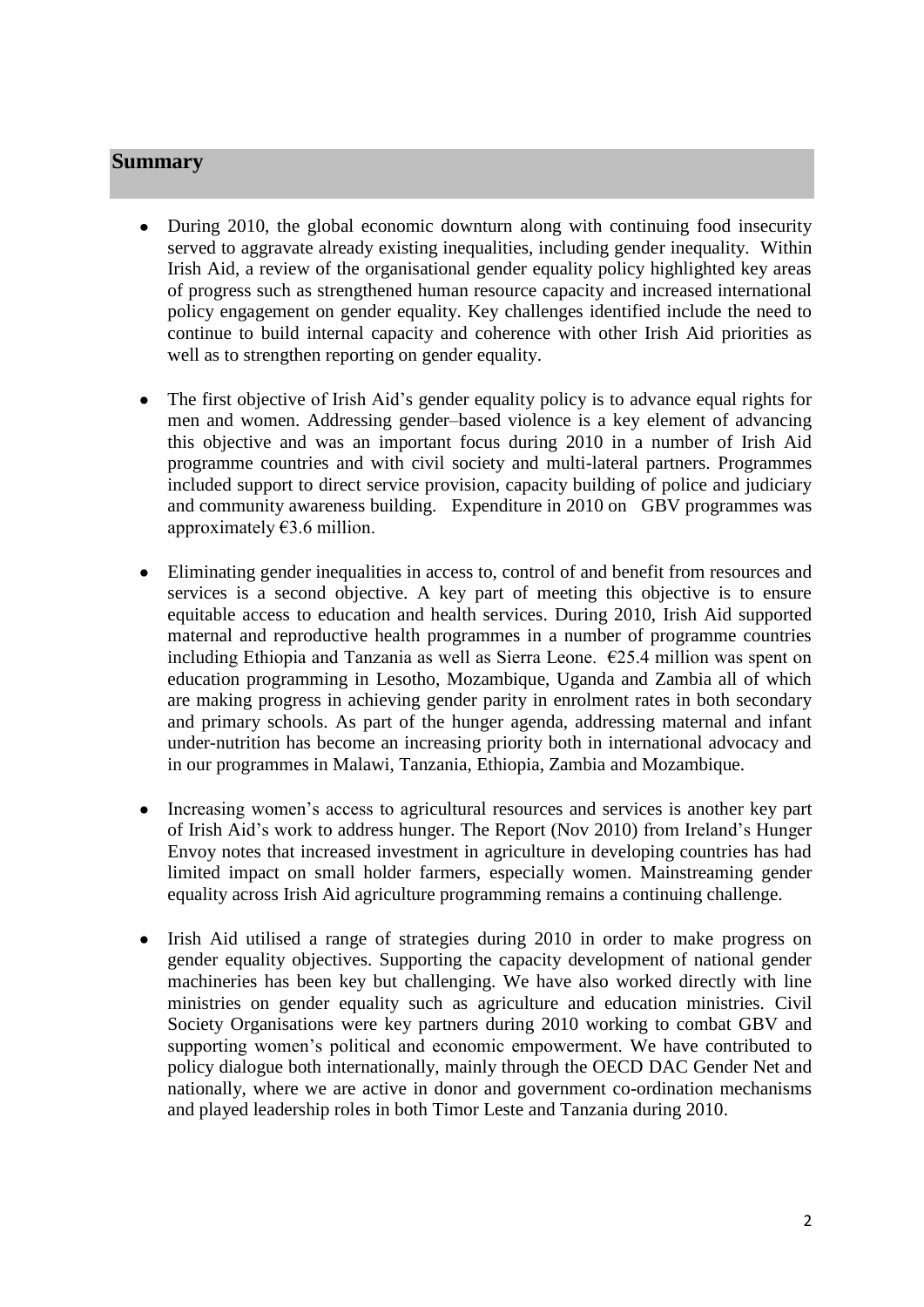- Since 2007 Ireland has advocated for the formation of a single UN gender entity and in 2010 the UN-General Assembly approved the establishment of a single entity - UN Women.
- The Human Rights Unit and the Conflict Resolution Unit also worked on gender equality issues in 2010 in particular on gender-based violence. Work continued during 2010 on the development of Ireland"s National Action Plan on UN - SCR 1325.
- Priorities for 2011/2012 include building internal capacity and coherence in particular between gender & hunger and gender & MfDR; finalising and implementing Ireland"s National Action Plan on UN Security Council Resolution 1325; co-chairing the OECD DAC Gendernet; and continuing to support the development of CSPs in programme countries. Other key events will be mainstreaming gender in our engagement with the Higher Level Forum on Aid Effectiveness and the 2011 Commission on the Status of Women which will focus on rural women.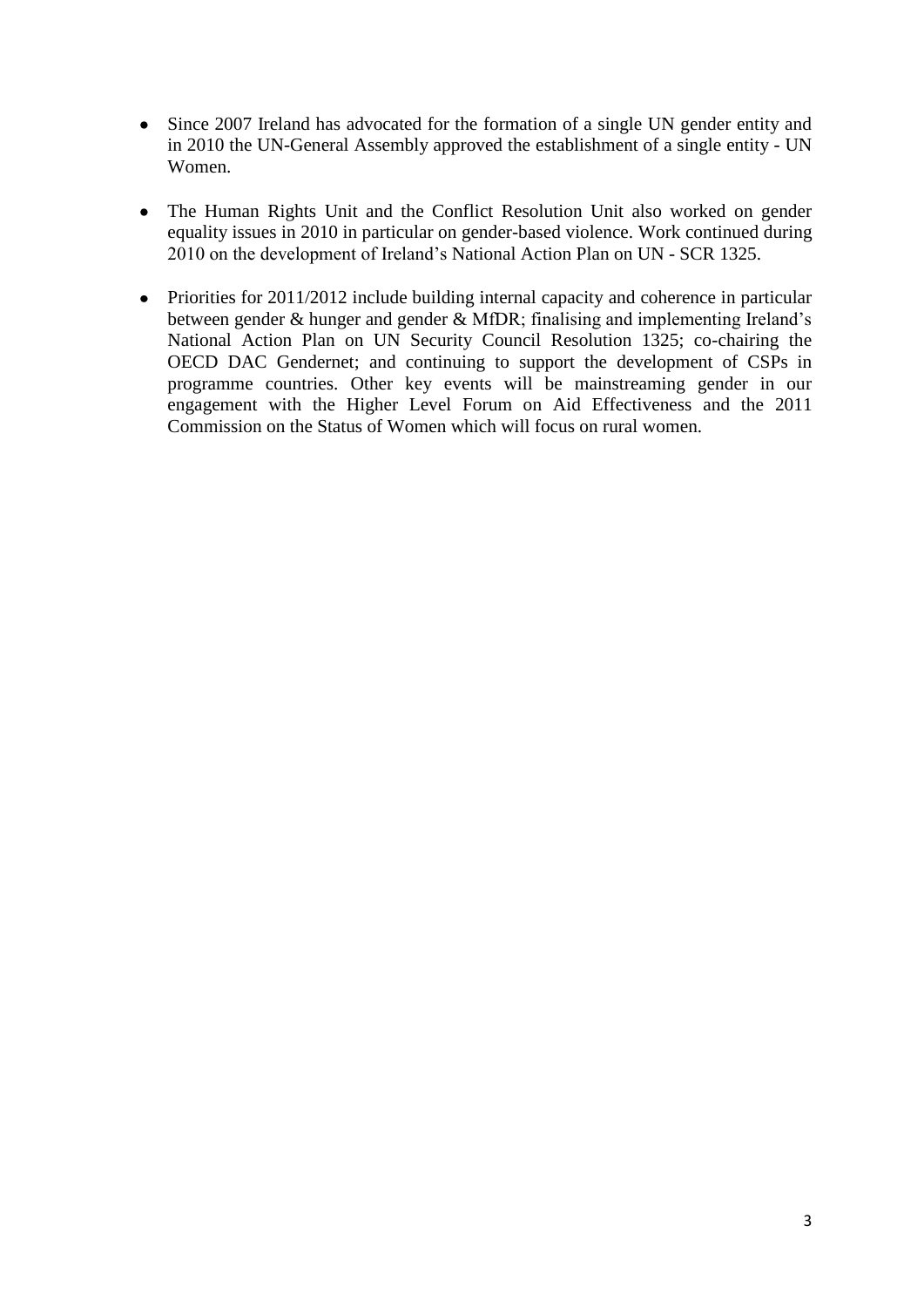#### **Box 1- Ireland contributed to some key gender equality results in 2010…**

- In 2010, Irish Aid contributed  $61.8$  million to Ethiopia's Health MDG Fund which includes support to reproductive health initiatives. Ethiopia"s Ministry of Health statistics in 2010 show an increase in Contraceptive Acceptance Rates from 53% in 2008 to 62% in 2010.
- In Uganda, during 2010 Irish Aid supported preparations for the 2011 Elections by providing training and capacity building support to aspiring women candidates. The numbers of women in parliament has increased significantly over the last decade from about 7% in 2001 to over 30% following the 2011 elections.
- Irish Aid contributed  $E$ 25.5 million to the education sectors in Zambia, Lesotho, Uganda and Mozambique in 2010. The gender parity in all countries has improved and continues to improve for secondary education. In all four countries Ireland has placed a strong focus on achieving gender parity.
- In Sierra Leone, Irish Aid supported the International Rescue Committee to run  $\bullet$ sexual response units known as Rainbo Centres. 1,900 clients received psycho-social, medical and legal services at these centres in 2010.
- Irish Aid provided over  $\epsilon$ 6 million to the Tanzanian government's Health Basket  $\bullet$ Fund to strengthen health systems. This has contributed improvements in maternal health care**.** Maternal mortality (deaths per 100,000 live births) has declined from 578 in 2005 to 454 in 2010.
- $\bullet$ Irish Aid partner Christian Aid supports the work of the Afghan Women"s Network. During 2008/2009 AWN working in partnership with other CSOs achieved positive changes in 72 articles of proposed Shiite law revisions which would have, inter alia, severely restricted women's freedom of movement and property rights.
- $\bullet$ Support was also provided to the International Rescue Committee's project delivering emergency obstetric and neonatal care in the Kenema District of Sierra Leone. As a result of this programme the % of estimated births in Kenema district which took place in the NGO-supported health facilities increased from 25% in December 2009 to 54% in November 2010.
- $\bullet$ In Tanzania, Irish Aid has supported Women in Law and Development in Africa to build the capacity of "gender desks" in police stations across the country. 26% of all police stations now have functioning "gender desks", staff have received capacity building on how to attend to GBV cases including record keeping and making referrals to hospitals, social welfare and the courts**.**
- As co-chairs of the UN System Wide coherence process from 2007, Ireland actively contributed to the process leading up to the establishment of UN-Women in 2010.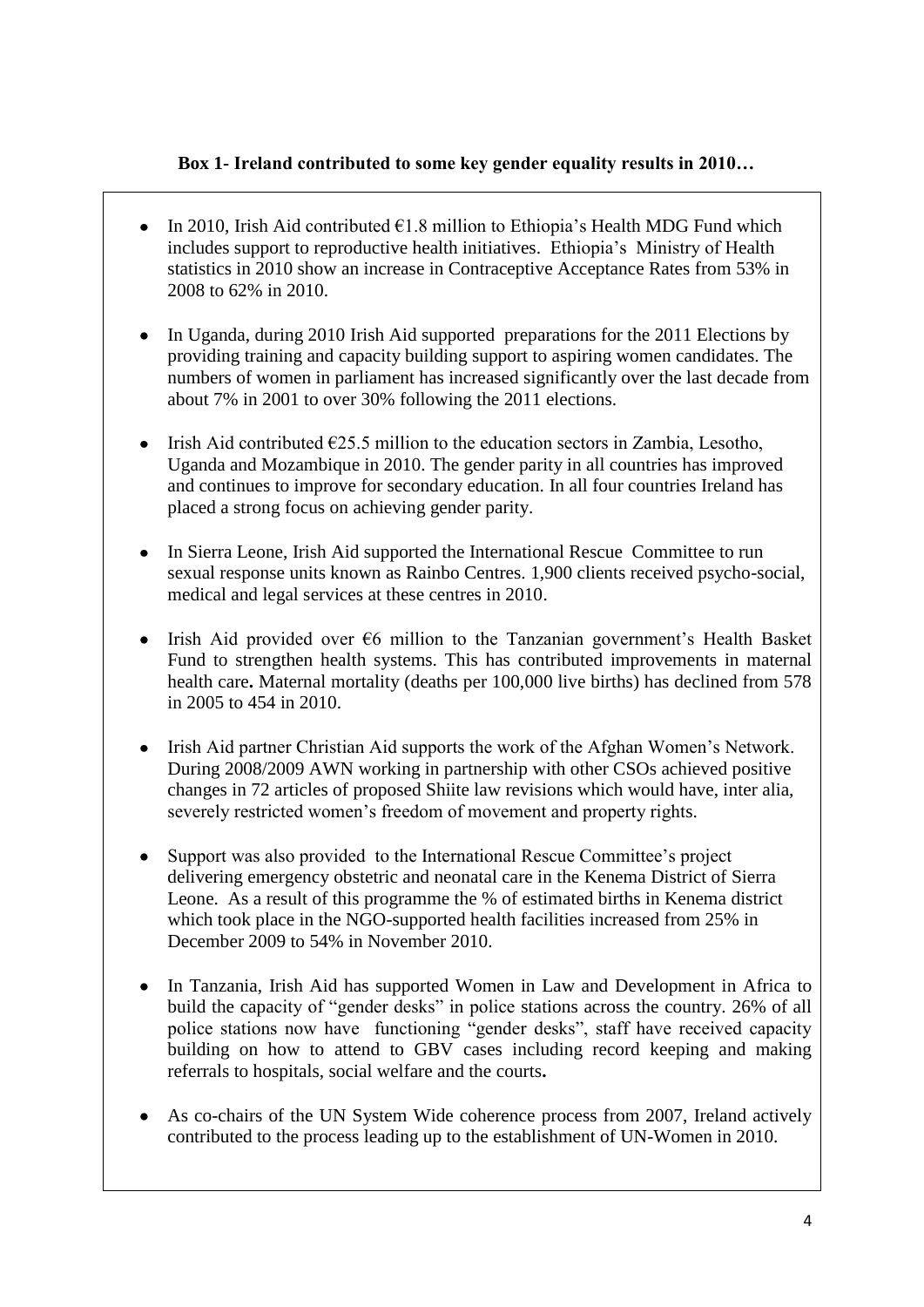# **1. Introduction**

The OECD DAC Peer Review (2009) commended Ireland on its approach to mainstreaming but stressed the need to improve reporting, learning and impact measurement. This report has been drafted by Irish Aid"s gender equality network drawing on annual reports received from programme countries as well as inputs from other HQ Sections and partner reports. The aim is not to provide a definitive account of all programming on gender equality during 2010 but instead to provide an overview of key highlights, results and learning during the year.

During 2010 and into 2011, the world continued to experience a convergence of global crises. The global economic downturn, rising food prices, social uprisings and violent repression in the Middle East and North Africa, and political unrest and violence in the Ivory Coast and Uganda. There were several major natural disasters including floods in Pakistan and the earthquake in Haiti. These multiple crises have aggravated pre-existing problems and inequalities and negated advances made towards poverty reduction and gender equality. In a number of Irish Aid programme countries, the operating environment for CSOs, including women"s rights organisations, has become increasingly difficult.

The establishment of UN-Women in June 2010 was a landmark event which offers a unique opportunity to accelerate progress towards women"s empowerment and gender equality. The challenges will be to ensure that UN-Women have a clear role, sufficient resources and the power to hold other agencies to account.

UNDP"s Gender Inequality Index is designed to show the extent to which national human development achievements are hindered by gender inequality. It is a composite measure reflecting three dimensions - reproductive health, empowerment and labour market participation rates. The index for Irish Aid programme countries in 2010 indicates that Vietnam, South Africa and Lesotho have the highest equality ratings.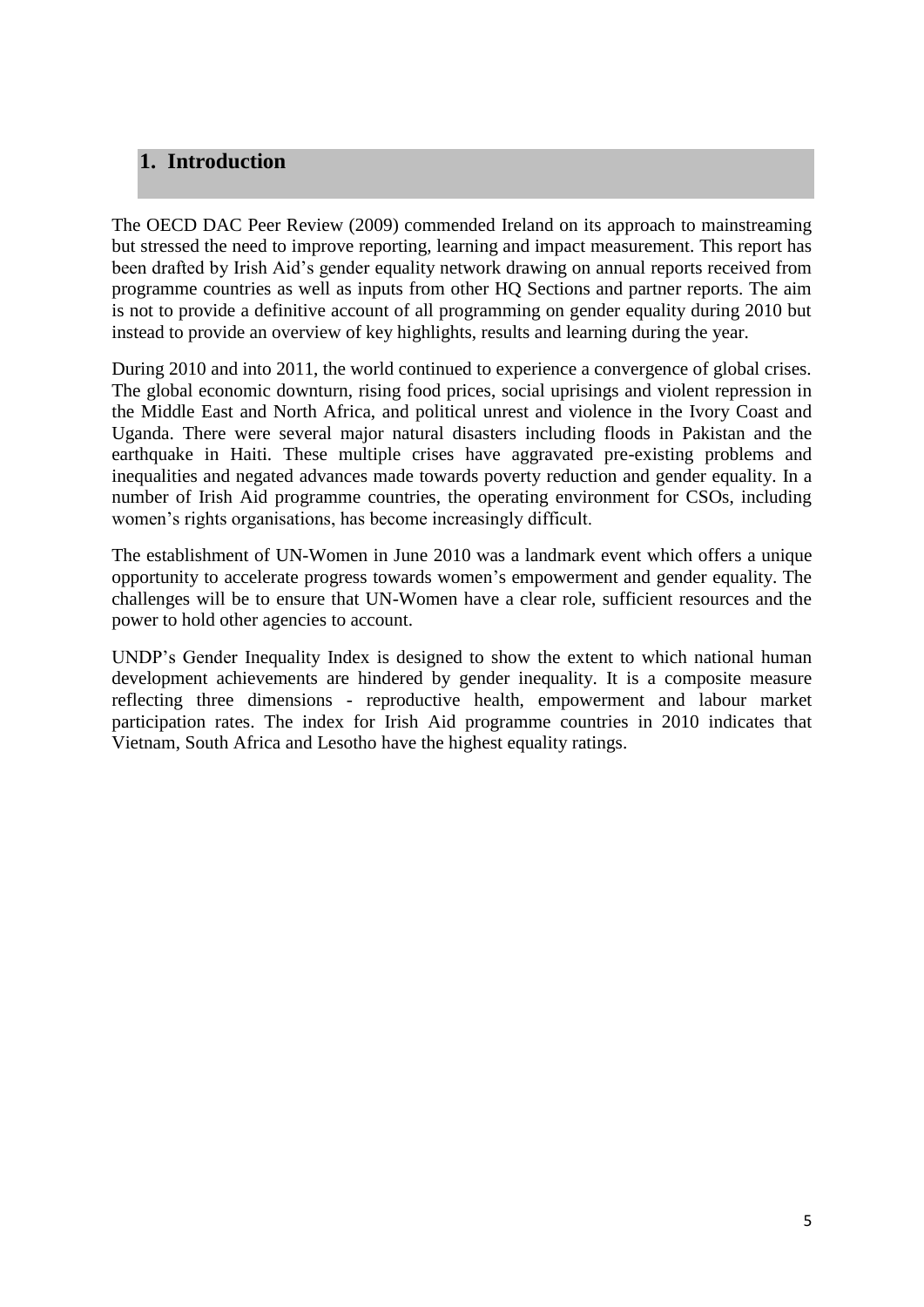| Box 2 -UNDP's Gender Inequality Index - 2010 <sup>1</sup> |                                            |                         |                                                                                 |                                                                                               |                                                             |                                                                                       |             |                                              |      |
|-----------------------------------------------------------|--------------------------------------------|-------------------------|---------------------------------------------------------------------------------|-----------------------------------------------------------------------------------------------|-------------------------------------------------------------|---------------------------------------------------------------------------------------|-------------|----------------------------------------------|------|
|                                                           |                                            | <b>Overall</b><br>score | <b>Maternal</b><br>mortality<br>ratio<br>(per<br>100,000<br>births,<br>$2003-8$ | <b>Adolescent</b><br>fertility<br>rate<br>(per $1000$<br>women ages<br>$15-19,$<br>1990-2008) | <b>Seats in</b><br>parliament<br>held by<br>women<br>(2008) | <b>Population</b><br>with at least<br>secondary<br>education<br>(% age 25 or<br>over) |             | <b>Labour force</b><br>participation<br>rate |      |
|                                                           |                                            |                         |                                                                                 |                                                                                               |                                                             | Women                                                                                 | Men         | Women                                        | Men  |
| $\mathbf{1}$                                              | <b>Vietnam</b><br>$(58^{th})$              | 0.530                   | 150                                                                             | 16.6                                                                                          | 25.8                                                        | 24.7                                                                                  | 28.0        | 74.2                                         | 80.6 |
| $\overline{2}$                                            | <b>South Africa</b><br>(82 <sup>nd</sup> ) | 0.635                   | 400                                                                             | 59.2                                                                                          | 33.9                                                        | 66.3                                                                                  | 68.0        | 51.0                                         | 67.0 |
| $\overline{\mathbf{3}}$                                   | Lesotho<br>(102 <sup>nd</sup> )            | 0.685                   | 960                                                                             | 73.5                                                                                          | 25.8                                                        | 24.3                                                                                  | 20.3        | 71.9                                         | 78.7 |
| $\overline{\mathbf{4}}$                                   | <b>Uganda</b><br>$(109^{th})$              | 0.715                   | 550                                                                             | 150                                                                                           | 30.7                                                        | 9.1                                                                                   | 20.8        | 80.5                                         | 91.2 |
| 5                                                         | Mozambique<br>$(111^{th})$                 | 0.718                   | 520                                                                             | 149.2                                                                                         | 34.8                                                        | 1.5                                                                                   | 6           | 85.7                                         | 86.6 |
| 6                                                         | Zambia<br>$(124^{th})$                     | 0.752                   | 830                                                                             | 141.8                                                                                         | 15.2                                                        | 25.7                                                                                  | 44.2        | 60.4                                         | 78.7 |
| $\overline{7}$                                            | <b>Sierra</b><br>Leone $(125^{\text{th}})$ | 0.756                   | 2100                                                                            | 126.0                                                                                         | 13.2                                                        | 9.5                                                                                   | 20.4        | 67.1                                         | 68.1 |
| 8                                                         | <b>Malawi</b><br>$(126^{th})$              | 0.758                   | 1100                                                                            | 135.2                                                                                         | 13                                                          | 10.4                                                                                  | 20.4        | 74.6                                         | 77.7 |
| 9                                                         | <b>Tanzania</b>                            | X                       | 950                                                                             | 130.4                                                                                         | 30.4                                                        | $\mathbf X$                                                                           | $\mathbf X$ | 88.8                                         | 91.1 |
| $\mathbf{1}$                                              | Ethiopia                                   | $\mathbf X$             | 720                                                                             | 104.4                                                                                         | 21.4                                                        | $\mathbf X$                                                                           | $\mathbf X$ | 80.8                                         | 91.1 |
| $\mathbf{1}$<br>$\mathbf{1}$                              | <b>Timor Leste</b>                         | $\mathbf X$             | 380                                                                             | 53.8                                                                                          | 29.2                                                        | $\mathbf X$                                                                           | $\mathbf X$ | 61.6                                         | 84.8 |

 1 Each of the indicators is scored between zero (when women and men fare equally) and one (when men or women fare poorly compared to the other in all dimensions). The data below is taken from the 2010 Human Development Report, but it should be noted that much of the data used is from 2008.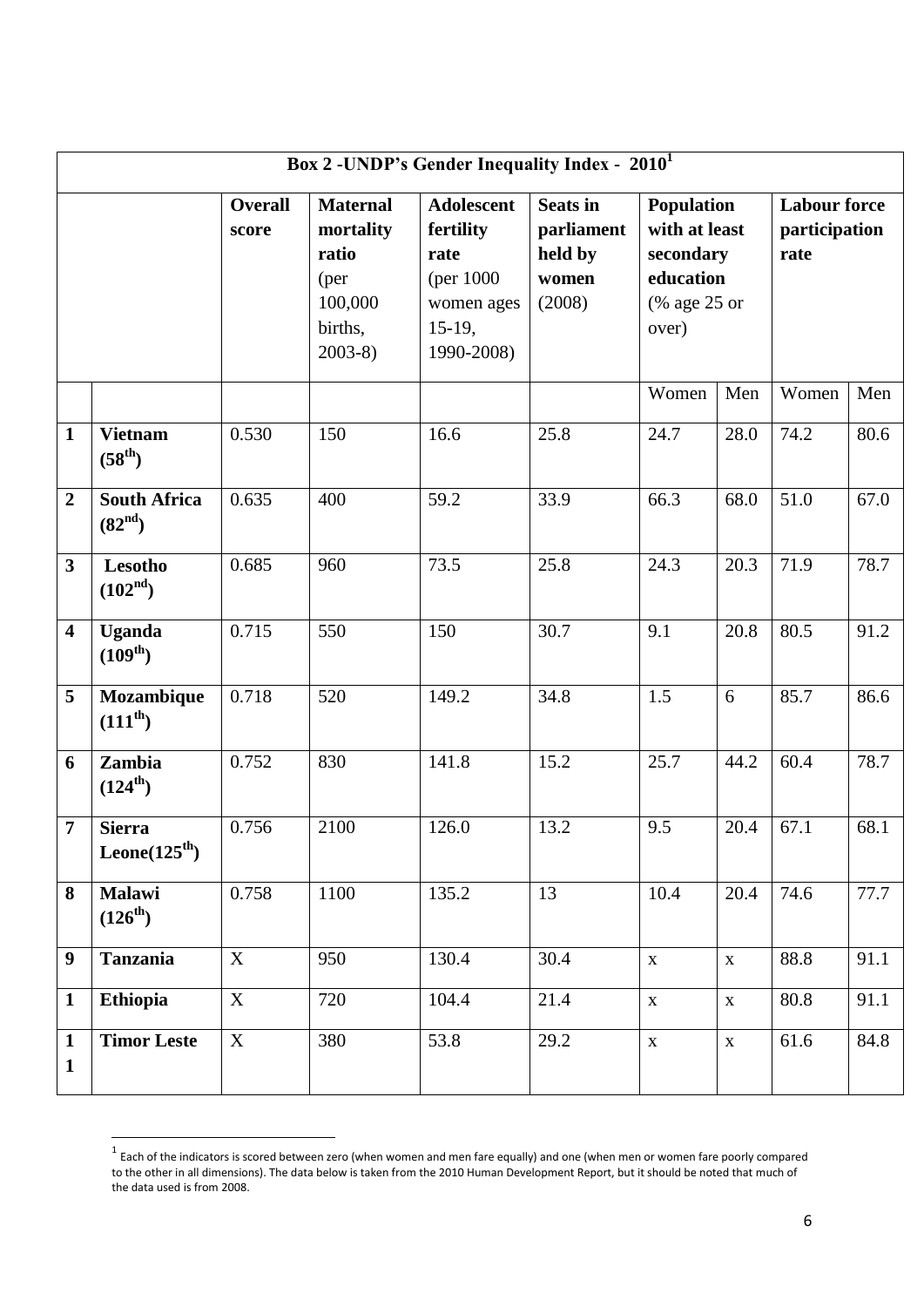During 2010, a review of Irish Aid"s gender equality policy was conducted. Key areas of progress outlined in the review include: strengthened approaches to internal gender mainstreaming in Programme Countries including more gender advisors working at country level and strengthened gender analysis underpinning Country Strategy Papers; increased policy dialogue and engagement internationally on gender equality and increased attention and resources to the issue of GBV in Irish Aid and across DFA. Key challenges emerging from the review include the need to continue to build staff capacity and understanding of key gender concepts; the need to ensure coherence and build synergies with other Irish Aid priority areas such as hunger and aid effectiveness; and the need to strengthen reporting on gender equality (including financial reporting). $^{2}$ 

# **2. Contribution to Policy Objectives in 2010**

#### **Irish Aid Gender Equality Policy Goal**

To support the achievement of gender equality as an essential component of sustainable human development

#### **2.1 Objective 1- to advance equal rights for men and women**

While much of Irish Aid"s programming in gender equality contributes in some way to advancing equal rights for men and women, the key contribution to this objective is in the area of preventing and responding to gender-based violence. Programmes cover prevention, protection and care. Approximately  $\epsilon$ 3.66 million was spent on GBV programming in 2010.

During 2010, Irish Aid supported partner government responses to GBV both nationally and locally in Uganda, South Africa, Sierra Leone, Zambia, Ethiopia and Timor Leste.

In 2010 in Timor Leste, support to the development of a referral network for victims of GBV in four districts showed good progress. Working in partnership with UNFPA, IA supported a coordinator who works in the Ministry of Social Services, and is helping develop standard operating procedures for the networks at the local level.

In South Africa, Irish Aid has been supporting the Limpopo Department of Health and Social Development to build internal capacity to respond to GBV since 2008. Progress has been slow in implementing the project due to limited capacity and competing priorities at local government level. During 2010, some progress has been made in addressing the bottleneck and by the end of the year a number of key agreements had been put in place.

Towards the end of 2010, Irish Aid Uganda began supporting a GBV programme being implemented in the Busoga region where GBV rates are among the highest in the country. This programme will be a partnership between local government, central government, civil society organisations and the private sector.

**THE 1888**<br>The full review is available on both the Intranet and Irish Aid's external website.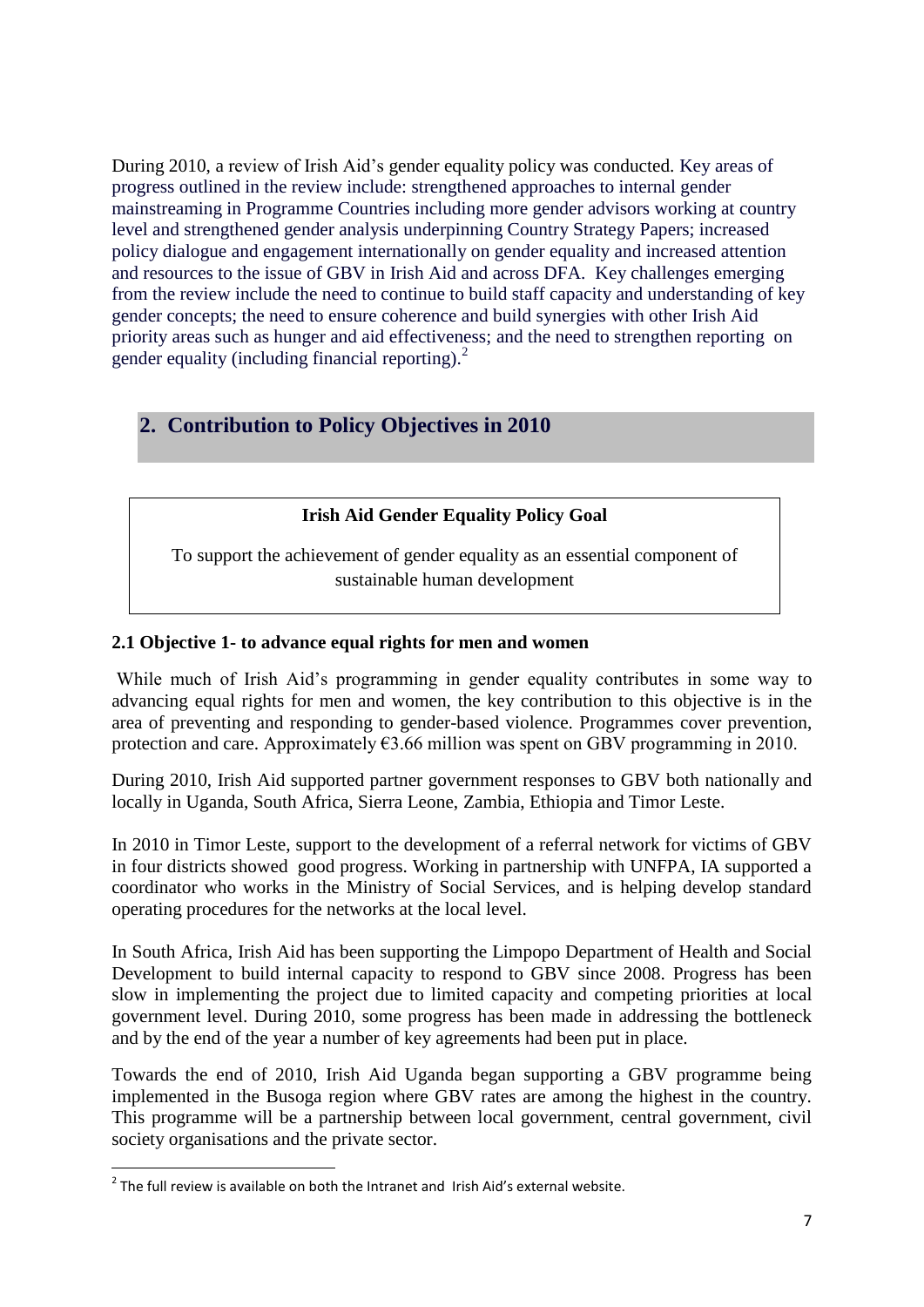CSOs are key partners in working to combat GBV, in particular in fragile states such as Sierra Leone and Timor Leste. In Sierra Leone, support is provided to the International Rescue Committee to run sexual assault referral centres known as "Rainbo Centres"**. The total number of clients provided with free psycho-social care, medical and legal support services in 2010 reached a total of 1,990 individuals.** Support is also provided to the IRC"s innovative programming on engaging men in combating GBV in Sierra Leone and Liberia. As part of this programme, which Irish Aid has been supporting for a number of years, IRC published a learning brief in 2010 entitled *"Part of the Solution- Engaging Men as partners to prevent violence against women and girls".*

**In Tanzania, Irish Aid has supported Women in Law and Development in Africa to build the capacity of "gender desks" in police stations across the country. 26% of all police stations now have functioning "gender desks", staff have received capacity building on how to attend to GBV cases including record keeping and making referrals to hospitals, social welfare and the courts.**

Irish Aid"s MAPS partner Trocaire, working with local NGOs and churches, provided a range of GBV services across a number of countries. Services provided include legal aid and support, shelter provision, medical and psychosocial support (see Box 3 below for details).

| Country      | <b>Service Provided</b>                        | <b>Numbers Accessed</b>             |
|--------------|------------------------------------------------|-------------------------------------|
| Cambodia     | Legal aid and or related support               | 210 victims of trafficking          |
|              |                                                | 272 cases of domestic violence      |
|              |                                                | 28 Rape survivors                   |
|              | Shelter                                        | 145 survivors                       |
|              | Cases tried in municipal court<br>(successful) | 60 cases (11 settled favourably)    |
| Sierra Leone | Legal aid and referral                         | 10 direct and 72 referral/mediation |
| Pakistan     | Legal aid                                      | 288 (64 settled favourably)         |
|              | <b>Shelter</b>                                 | 62 survivors                        |
| <b>DRC</b>   | Cases of sexual violence reported to           | 324 cases                           |
|              | partners                                       | 207 survivor, 58 clients            |
|              | Numbers brought through the legal              |                                     |
|              | process                                        |                                     |

#### **Box 3- Overview of Services provided by GBV programmes in 2010 - Irish Aid partner Trocaire**

Apart from Irish Aid"s work on GBV, there are a number of other programming interventions using a rights based approach.

Irish Aid"s MAPS partner, Christian Aid has a number of partners in Afghanistan working on women"s empowerment with a particular focus on the right to education including women in prison. An example of how one Christian Aid partner in Afghanistan has had some success in promoting women"s human rights is set out in Box 4 below.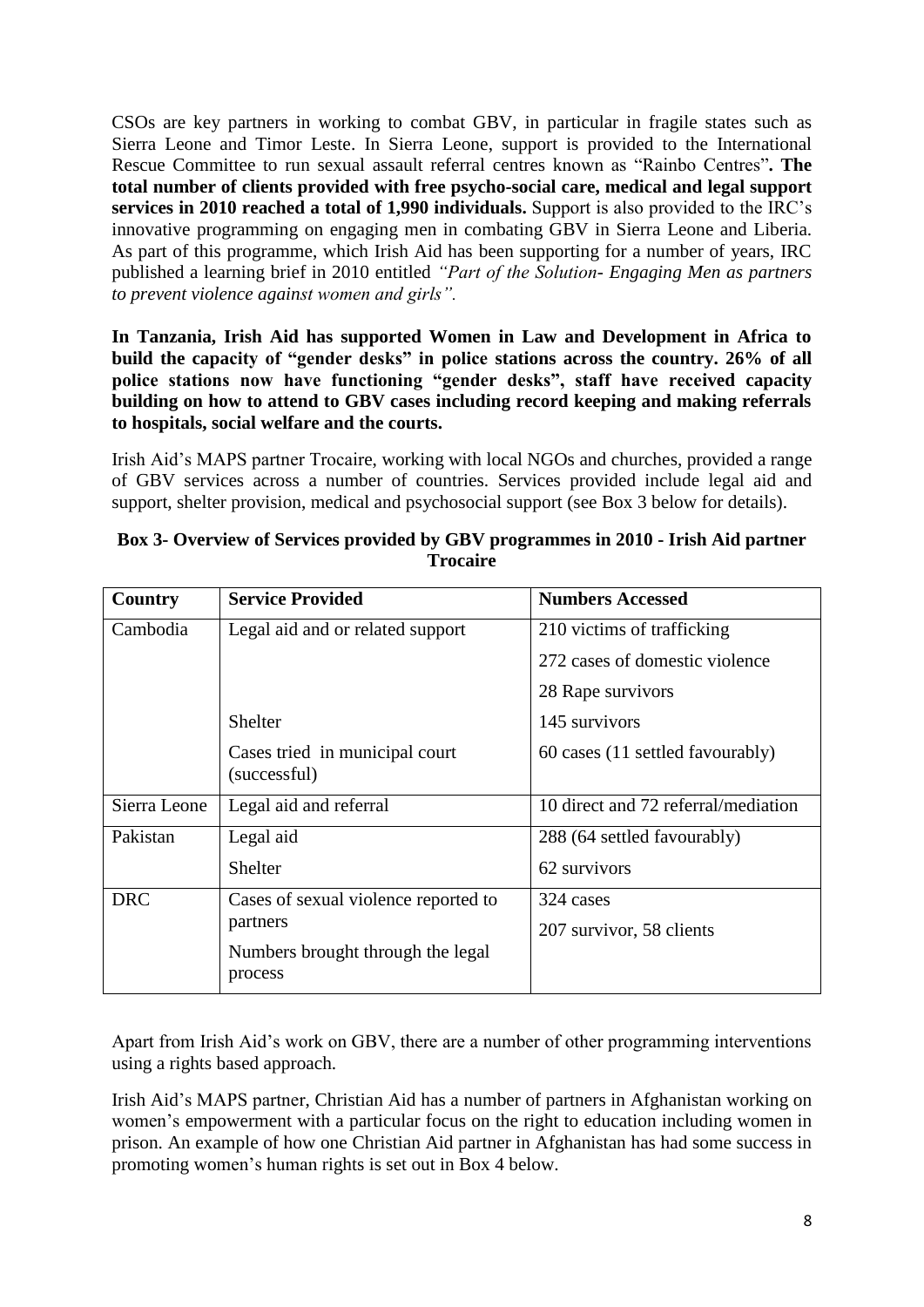#### **Box 4- Christian Aid's partner – Afghan's Women's Network – Influencing the Shiite personal law**

AWN along with other CSOs achieved positive changes to 72 articles in favour of women in the Shiite law amendment in 2008/09, during the two year period of Shiite law revision (2007-09). AWN as a leading women's network played a lead role alongside the other CSOs and some international NGOs. These included changes in Shiite personal laws for example-

- Article 94: Women shall have completed 16 years old and men shall have completed 18 years old, (originally the article stated that children became women at 9 and men at 16 years)
- Article 123 Said: The original article state that women cannot go out without the permission of her husband. The revised article now states that women have the right to go out for legal purpose without the permission of her husband.
- Article 123 Section 4 said: which stated that a wife can't use her properties without  $\bullet$ the permission of her husband. The article has now been revised to state that a wife has the ownership of her property she can seize with out permission of her husband.
- And previously, according to the Shiite Law women could only travel with a chaperone (muharram), however this point has also been changed and now women are free to travel without a muharram.

#### **2.2 Objective 2 – to eliminate gender inequalities in access to, control of and benefit from resources and services**

Delivering on this objective involves strengthening access by women to basic services that support their well-being and quality of life such as equal access to health and education services as well as access to and control of resources such as land and capital.

#### *Health and HIV*

1

Addressing maternal and reproductive health is a key priority for Irish Aid. Support is provided to governments in programme countries to strengthen integrated basic health services including antenatal and post natal care. We work with professional training organisations to improve the quality of surgery including obstetric care and we support the strengthening of health systems by improving professional human resource recruitment, training and retention.

In 2010 in Ethiopia IA supported the "Protection of Basic Service Programme" and the MDG Health Fund both of which aim to improve access to health and education services at local level. In 2010, Irish Aid allocated  $\epsilon$ 1.8 million to the Health MDG Fund and  $\epsilon$ 7.8 million to the PBS programme. **Ethiopia Ministry of Health statistics from 2010 for Contraceptive Acceptance Rates<sup>3</sup> indicate that there has been an increase from 53% in 2008 to 62% in 2010.**

In Sierra Leone, during 2010, IA supported the Government"s plan to provide free health care services for pregnant and lactating women and children. Support was also provided to the International Rescue Committee"s project delivering emergency obstetric and neonatal care in the Kenema District of Sierra Leone. **As a result of this programme the % of estimated** 

<sup>&</sup>lt;sup>3</sup> Contraceptive Acceptance Rates is the number of new users who have begun using any method of contraception over the period in question. It's usually per 1000 women aged 14-49yrs. It indicates the rate of EXPANSION in use of contraception.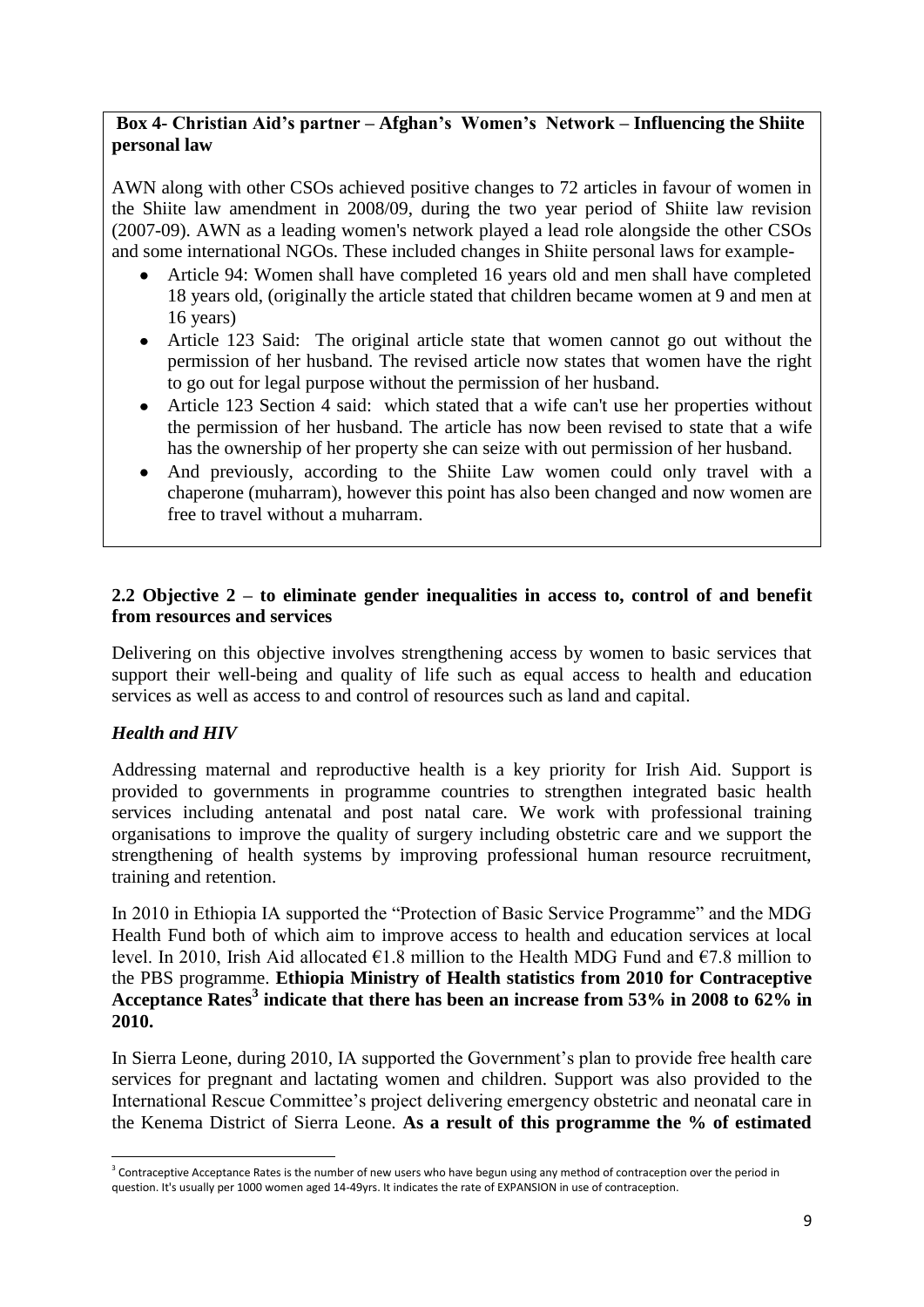**births in the Kenema district which took place in the NGO–supported health facilities increased from 25% in December 2009 to 54% in November 2010.**

#### **Irish Aid has supported the Tanzanian government's Health Basket Fund to strengthen health systems, which has contributed to the improvement of maternal care. Maternal mortality (deaths per 100,000 live births) has declined from 578 in 2005 to 454 in 2010.**

At UN level, Ireland hosted a side event on maternal mortality at the Commission on the Status of Women and highlighted maternal mortality in the national statement address at the 2010 United Nations General Assembly High Level Plenary Meeting on the MDGs.

Irish Aid works to reduce women"s vulnerability to HIV/AIDs. The close link between gender inequality and HIV is reflected in programming and budgeting at all levels. A programme with GAIN to provide nutritional support to pregnant and lactating mothers with HIV was commenced in Mozambique towards the end of 2010. Irish Aid also advocates for increased investment in microbicides internationally. During 2010,  $\epsilon$ 1m was provided to the International Partnership for Microbicides.

#### *Education*

Gender equality is a key principle of our education programming. In 2010,  $\epsilon$ 25.4 million was spent in direct support to the education sectors of four of Ireland"s programme countries. The following table highlights the progress made between 1999 and 2008. The figures for 2008 are the most recent available and were produced with the support of Irish Aid to the UNESCO-based Global Monitoring Report.

| <b>Indicator</b> |            | <b>Primary Gender parity Index</b> | <b>Secondary Gender parity index</b> |      |  |
|------------------|------------|------------------------------------|--------------------------------------|------|--|
| Year             | 1999       | 2008                               | 1999                                 | 2008 |  |
| Lesotho          | $1.13^{4}$ | 1.04                               | 1.35                                 | 1.32 |  |
| Mozambique       | 0.79       | 0.94                               | 0.62                                 | 0.75 |  |
| Uganda           |            | 1.03                               | 0.66                                 | 0.85 |  |
| Zambia           | 0.96       | 1.01                               | 0.77                                 | 0.83 |  |

The table illustrates clear progress in Irish Aid funded education sectors on ensuring that boys and girls have a similar equal access to education services.

During 2010 Irish Aid allocated  $\epsilon$ 13.8 million to the Education for All Fast Track Initiative which has now selected Gender Parity in education as a key selection criteria for future funding.

#### *Nutrition*

Evidence points to poor maternal care and child feeding practices being a major determinant of hunger and undernutrition. An underlying principle of Ireland"s efforts to address the root causes of hunger is the promotion of gender equality and women"s empowerment as part of our comprehensive approach to improving nutrition outcomes for poor people.

**<sup>.</sup>**  $<sup>4</sup>$  For every 100 boys enrolling in primary school in Lesotho, 113 girls are enrolled,</sup>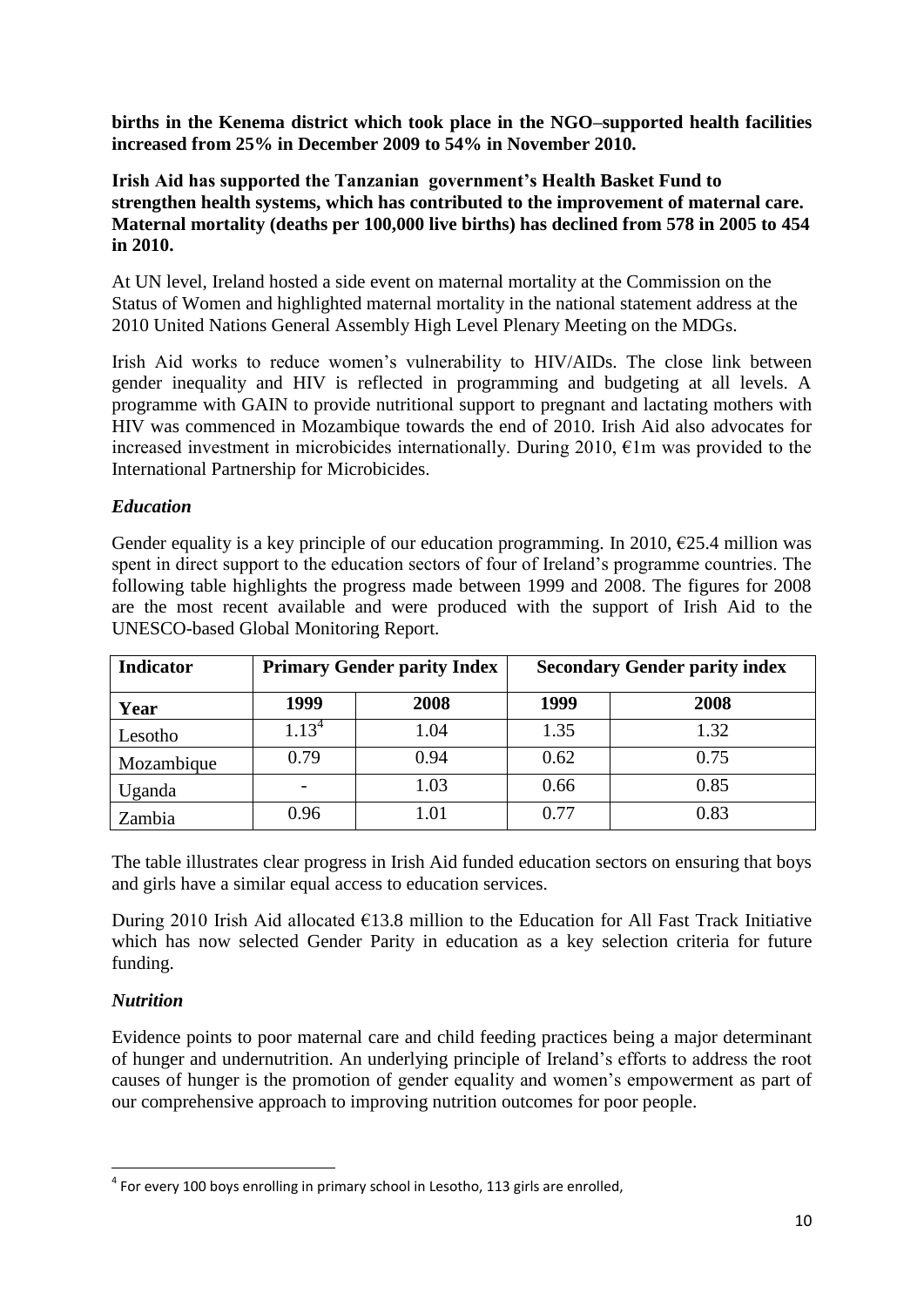During 2010, nutrition became an increasing focus of our programme to alleviate hunger. Ireland and the United States co-hosted a high-profile event on Hunger at the United Nations Millennium Development Goals Summit in September 2010. The event included the launch of the "1000 Days" movement and a Road Map for Scaling Up Nutrition (SUN) to tackle maternal and infant undernutrition at the country level. The SUN Framework will support direct nutrition-specific interventions focusing on pregnant women and children aged less than two years but also broader multi-sectoral nutrition-sensitive approaches to development that acts to counter the determinants of under-nutrition, with gender equality at the heart of this effort.

#### *Agriculture and livelihoods*

Increasing women's access to agricultural resources and services is another key part of Ireland"s work to address hunger. The Hunger Task Force Report prioritised increased smallholder agricultural productivity especially amongst female farmers. In 2010 an update report was published by the Hunger Envoy which notes increased investment in agriculture within developing countries but with limited impact on vulnerable smallholders especially women. The report reiterates the importance of focusing on small holder farmers and special needs of women "both in their capacity as farmers, non-farm income earners and frequently as household heads".

Irish Aid works to mainstream gender in its national policy dialogue on agriculture as well as in co-ordination with other donors. For example, as Chair of the agriculture sector working group in Tanzania, Irish Aid has lobbied to ensure gender is mainstreamed more effectively across the Agriculture Sector Development Plan. The monitoring and evaluation system for the plan now includes a number of gender responsive indicators.

NGOs are key partners in mainstreaming gender in support to livelihoods and agriculture programming. During 2010 a number of grants were awarded from the Civil Society Section to NGOs working on women"s economic empowerment. For example the Irish NGO Bothar received a grant to implement a sustainable livelihoods and women"s empowerment programme in Zambia. The project aims to empower poor and disadvantaged women-led farmer groups in Central Zambia.

#### **2.3 Objective 3 - to support women's equal participation with men in political and economic decision-making**

Irish Aid supports projects and programmes to increase women"s representation in democratic processes and in decision-making positions as well as supporting the capacity development of women and women"s organisations for advocacy and participation in public life and decision-making.

Ireland has been supporting the gender equality programme of the Inter-Parliamentary Union for a number of years which aims to strengthen the role of women in politics, supporting women in parliament or running for parliament and strengthening gender mainstreaming in parliaments.

During 2010, Irish Aid funded the Uganda Women"s Network and the Women"s Democracy Working Group to conduct training for aspiring female political candidates in the national and local government elections. Following the elections in February 2011, an evaluation was conducted which found that of the 2,500 women trained, 2,214 were nominated for the positions they were vying for and 1,546 of the trained women were successfully elected. **The**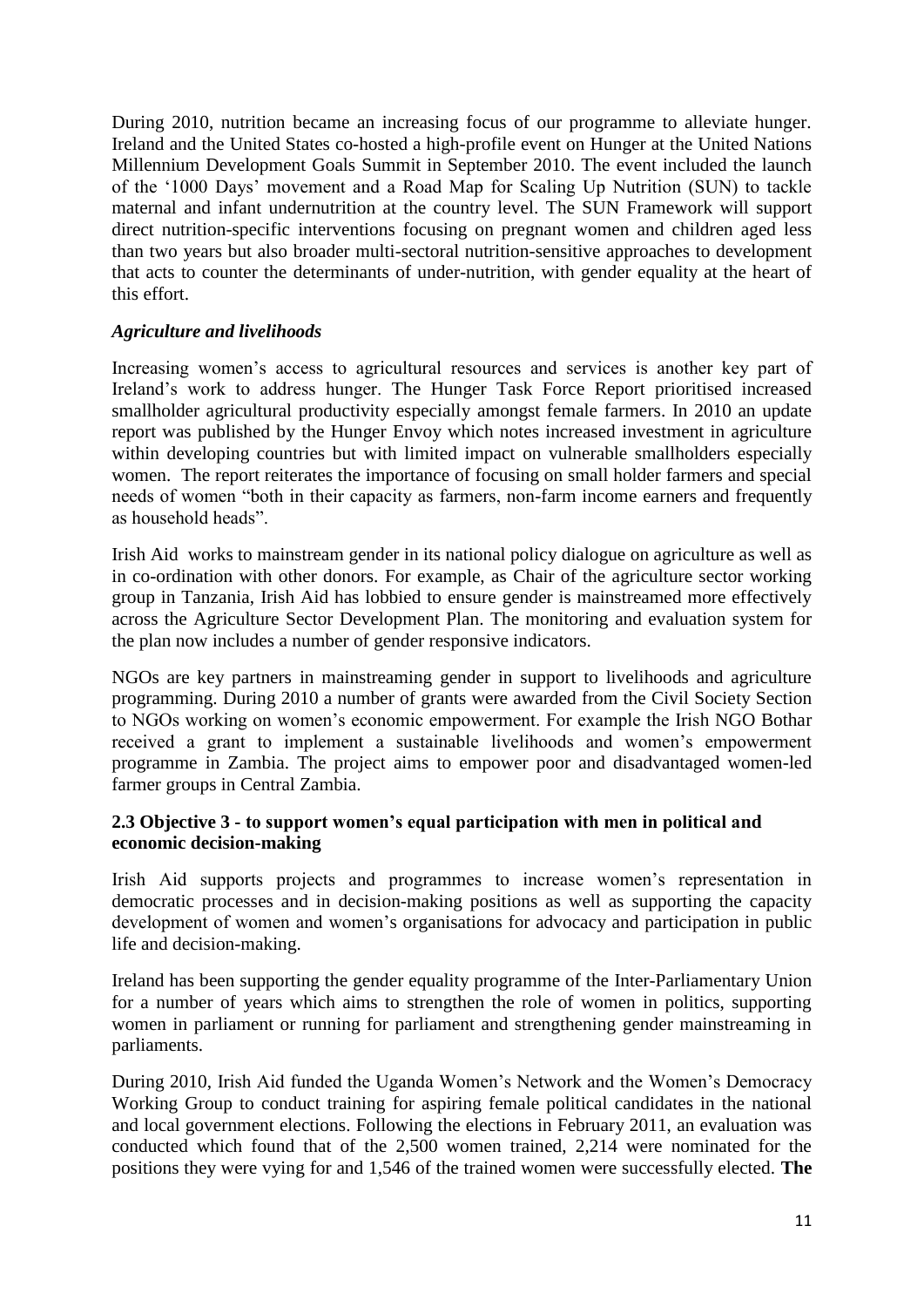#### **number of women parliamentarians has increased significantly over the last decade from about 7% of women in Parliament in 2001 to over 30% following the 2011 elections.**

Supporting women's civil society organizations working on economic and political empowerment is another important component of meeting this objective. Support is provided to CSOs working on gender equality and women"s empowerment in all of Irish Aid programme countries and also through HQ based grant mechanism.

One example of this work in Central America, supported through the Civil Society Fund, is a project entitled *"Central American Women Exercising their Political Rights"* which aims to strengthen the political participation of marginalized women so that public policies, services and legislation better reflect women"s rights. The programme targets elected women councilors and local women"s associations in Nicaragua, El Salvador, Honduras and Guatemala. The 2010 report shared a number of lessons learnt in the implementation of the programme to date which are set out in Box 5 below:

#### **Box 5 – Lessons learnt from Irish Aid supported One-World project "Central American Women Exercising their Political Rights"**

- The need for strong and concerted alliances with other social movements, but also an  $\bullet$ awareness of how far to negotiate and dilute the women"s agenda, especially in times of conflict as in Honduras.
- If democratic space and dialogue with the State is closed down, you need to look for  $\bullet$ issues that resonate with the public, such as violence against women in the case of Nicaragua, to re-engage civil society and subsequently the state.
- The roles of women need to be reanalysed rigorously to take account of diversity (ethnicity, race, class, disability).
- Working from the micro-region up can revitalise the *base* (grassroots) as in the experience of Colectiva Feminista.
- It is important to take into account the inherent difficulties of working with municipal councils in designing programmes i.e., local governments being reactive rather than proactive, operational than strategic, which has particular implications for implementing gender equity policies; party interests put above community interests in resource assignation etc.
- There is a need to publicly express the positive results that women have gained from  $\bullet$ their engagement with municipal authorities and to create a positive culture around the issue, rather than emphasising the obstacles.
- The importance of being part of solid coalitions and alliances, which give moral and  $\bullet$ political support during times of crisis. For the feminists in Honduras, the support of the Alianza Feminista has been invaluable.
- International solidarity, be that from within the region or from Europe, remains crucial, not only in terms of lobbying internationally for the restitution of civil and political rights, but also to provide support to those affected.

Supporting women's role in economic decision-making is another important element of meeting this objective. The 2008 Hunger Task Force Report recommended the strengthening of farmers organisations particularly those which actively target poorer farmers and women as members. Irish Aid does provide support to a number of NGOs working on economic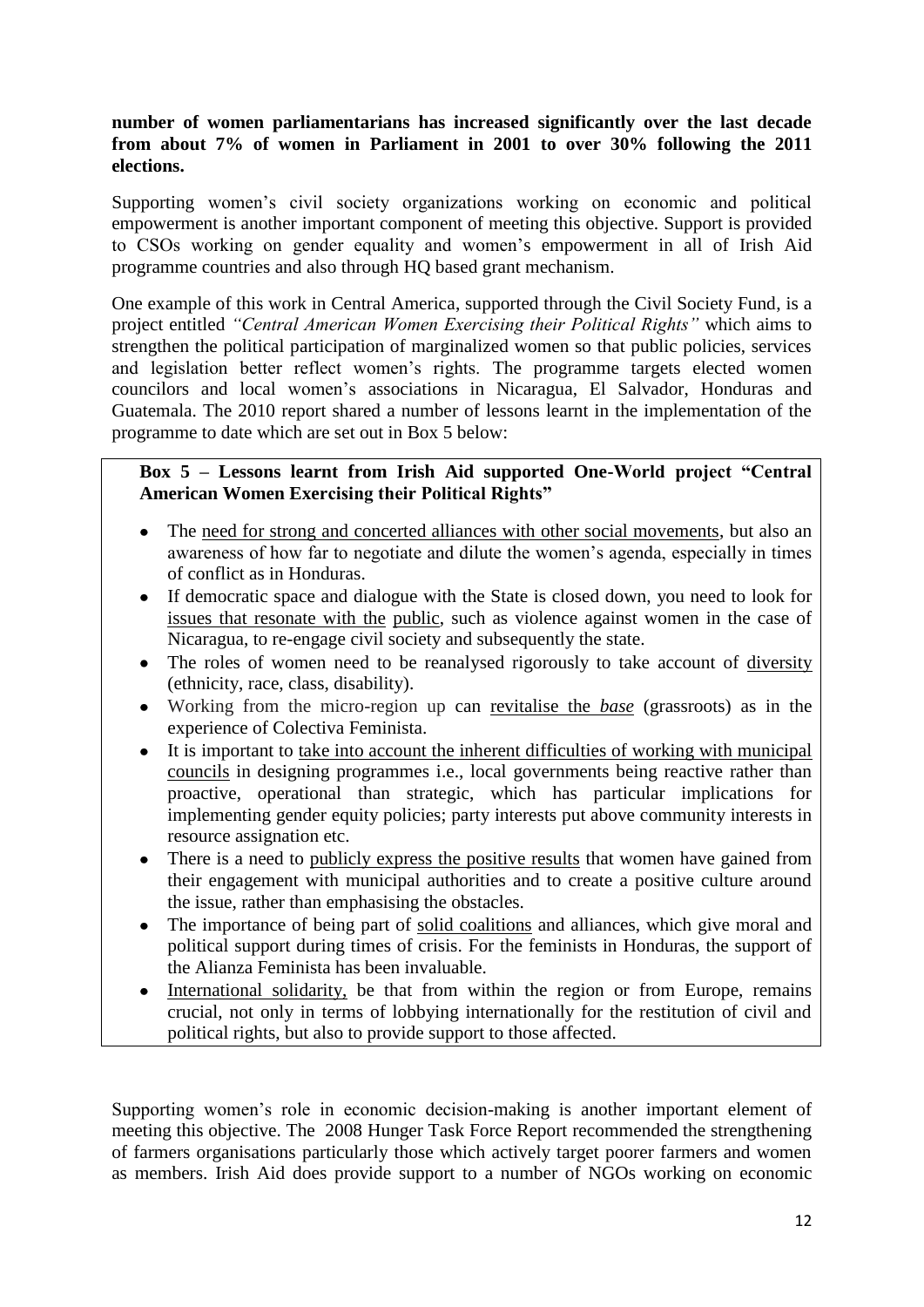empowerment which includes the issue of strengthening women's role in decision-making. For example, in Ethiopia, funding is provided to Farm Africa's "Rural Women's Development project", a small scale credit and savings project which supports women to organise themselves into village savings and lending groups and assets groups.

From HQ, support is provided to the international women's fund "Mama Cash" which has a strong focus on the theme of "voice" supporting women"s decision-making and leadership. For example, through Mama Cash funding is provided to the Women"s Fund of Tanzania which aims to build a strong women's movement in Tanzania through mobilising resources, making grants, building the capacities of organisations and individual activists and building alliances.

# **3. Partners and Strategies**

#### **3.1 Support to Partner Governments**

In Uganda, South Africa, Zambia, Timor Leste and Ethiopia, Irish Aid has supported national women's machineries<sup>5</sup> such as the Secretary of State for the promotion of equality (SEPI) in Timor Leste and the Ministry of Gender, Labour and Social Development in Uganda.

The review of the gender equality policy conducted in 2010 identifies the capacity development of national government structures on gender equality as a key challenge of our work stating *"in many contexts these ministries have floundered due to a lack of adequate funding, the allocation of unskilled staff, and little political support to affect change".*

As an alternative or complementary strategy Irish Aid has engaged with line ministries to build their own capacity to respond to gender equality. For example in Timor Leste, as well as supporting the capacity development of SEPI (through UNIFEM), we have supported the placement of gender advisors in a number of key ministries.

A very interesting initiative is under way within Uganda, the results of which should provide some useful learning across Irish Aid. During 2009, Irish Aid supported the Ministry of Finance, Planning and Economic Development to conduct a study entitled *"Effective gender mainstreaming: modelling the contributions of reduced gender inequality to GDP growth prospects in Uganda".* Following on from this initial support Irish Aid has developed a strategic partnership with the Ministry of Finance, Planning and Economic Development (MFPED) on gender, chronic poverty and vulnerability issues. The "Gender and Equity Budget Initiative' is helping sector working groups to identify, plan and budget for gender and equity issues.

Apart from central government, local government in Ethiopia, Uganda, South Africa and Zambia were also supported during 2010 to strengthen approaches to gender equality.

1

<sup>&</sup>lt;sup>5</sup> A gender equality machinery is an institutional governmental and, in some cases,

parliamentary structure set up to promote women"s advancement and to ensure the full

enjoyment by women of their human rights. The Platform for Action of the 4th World Conference on Women (Beijing, 1995) included "institutional mechanisms for the advancement of women" as one of its twelve areas of concern.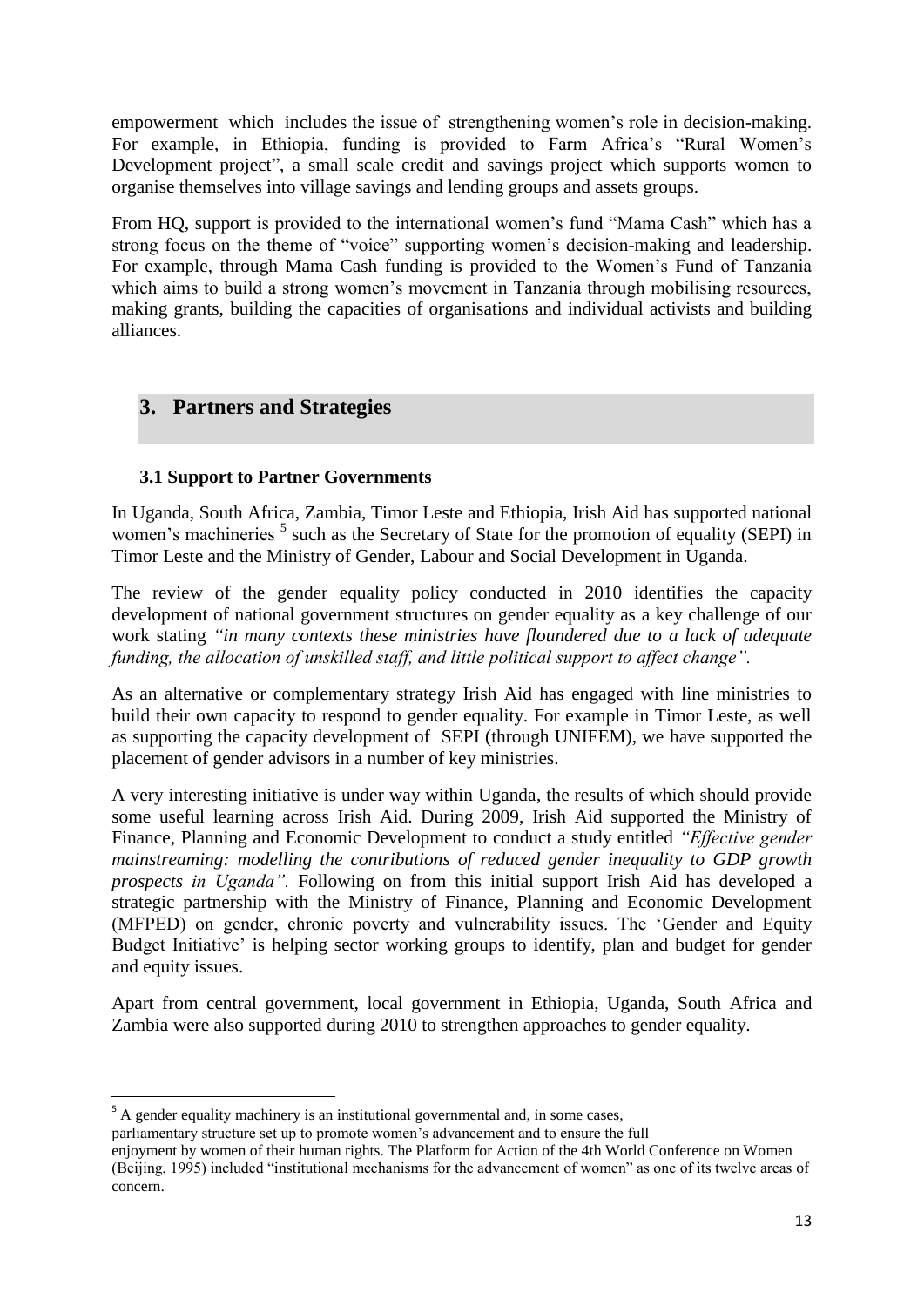#### **3.2 Support to Civil Society Organisations**

During 2010, support to civil society organisations working on gender equality was provided from both head office and at programme country level as well as through multi-lateral organisations. At programme country level, funding was provided to civil society organisations working on gender equality, either bi-laterally or through pooled funding arrangements with other donors such as in South Africa. Many of these are NGOs working on GBV and women's rights programmes but there are also a number of CSO partners working on women"s economic empowerment.

At HQ level funding for gender equality initiatives was provided through a number of funding schemes within the civil society, emergency and recovery and development education sections. Support was provided for specific gender equality initiatives but also guidelines and application forms set out requirements in relation to gender mainstreaming.

However, a mid-term review of the multi-annual programme scheme (MAPS) carried out in 2010 found that funding was not being allocated to structures and systems to embed mainstreaming. The review recommends the need to link funding levels with organisational performance and results, including on gender equality. A full evaluation of the scheme is being undertaken in 2011.

There is a specific human rights strand within the Civil Society Fund which includes prevention of gender-based violence as a priority area of intervention. Of the 18 applications approved through the Civil Society Fund in 2010, 7 projects target women of having a strong gender equality focus.

There are a number of examples of how Irish Aid has supported partner capacity development on gender equality. The Emergency and Recovery Section has been supporting the Irish Red Cross since 2009 to mainstream a coherent and co-ordinated response to GBV across the International Federation of Red Cross and Red Crescent Societies. The project is enabling the Irish Red Cross to play a leadership role on gender mainstreaming and GBV across the movement. The appointment of a GBV co-ordinator for Haiti during 2010 can be seen as an indicator of the increasing recognition within the IFRC and its member national societies of the need to scale up prevention and responses to GBV.

Also from HQ, support is provided to a women"s fund Mama Cash which supports small grass roots women"s organisations across the developing world. In 2010, using Irish Aid funding, support was provided to 7 women"s organisations in Kenya, Lesotho, Malawi, Tanzania and Uganda, working on sexual and reproductive health, advocacy and access to justice, skills building and leadership development training, human rights for women with disabilities and sex workers rights.

Faith based organisations and religious structures are also important partners in working to build an understanding of gender inequality and work to combat GBV. In Uganda, Irish Aid, through Trocaire is supporting the work of the Catholic Church and the Inter-religious Council of Uganda to prevent and respond to GBV.

The development education unit supports Banúlacht, a community development and advocacy organisation working on development education with women"s groups across Ireland and in Tanzania. Funding is also provided to a number of community groups to explore a broad range of development issues including gender equality e.g., Ballyfermot Traveller"s Action Project and An Cosan, an education and enterprise centre in Tallaght.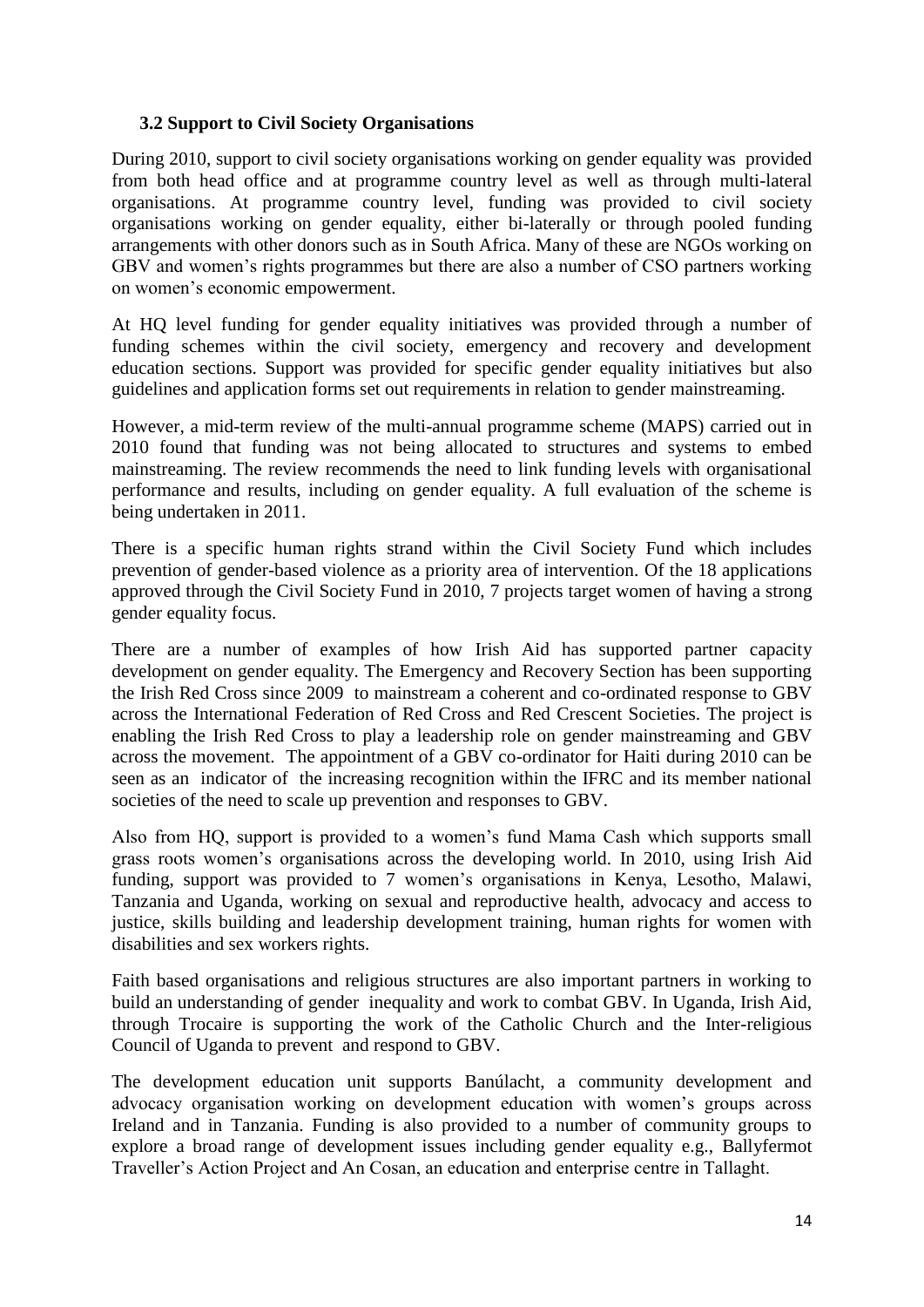#### **3.3 Support to Multilateral Organisations**

Ireland played an active role in the final intergovernmental negotiations to establish UN-Women in July 2010 and in particular advocated that it should hold the UN system to account for delivery on international commitments on gender equality and women's empowerment; that it would be inclusive in its consultations with civil society organizations; and that UN-Women would form part of the Resident Coordinator (RC) system at country level and draw on the gender expertise across the system.

During 2010, core funding of  $\epsilon$ 650,000 was provided to UN-Women as well as core funding to UNICEF ( $\varepsilon$ 8m) and UNFPA ( $\varepsilon$ 3m).

At EU level during 2010, the Council adopted an EU Plan of Action on Gender Equality and Women's Empowerment in Development (2010-2015) for the Commission and member states. Ireland inputted during the drafting the process.

The Multilateral Section which manages Irish Aid"s contributions to the European Development Fund (EDF) provided substantial comments to improve the gender aspects of the EU annual action plans for Malawi and Sierra Leone during 2010. One example of close co-operation between the EU and Irish Aid on gender equality has been in Tanzania where Irish Aid has actively engaged with the EU and other member states in Tanzania in developing a strategy in 2010 to enhance the EU"s engagement in the promotion of gender equality in Tanzania. The plan aims to strengthen co-ordination, high level policy engagement and lesson learning on gender equality in Tanzania.

#### **3.4 Supporting Research and Knowledge Sharing**

Supporting the capacity development of government and civil society partners to gather and analyse data and statistics as well as to conduct research on gender equality is critical to building an evidence base in-country and internationally.

Some examples of work in this area during 2010 include the following:

- **Tanzania, Timor-Leste and Uganda**  as part of the Demographic and Health Surveys undertaken in these countries Irish Aid has funded the additions of "modules" on genderbased violence.
- **Lesotho** Irish Aid is currently supporting the Ministry of Health and Social Welfare Study on GBV and HIV. The study was undertaken in the second half of 2010 and the results will be published in 2011.
- **South Africa** IA has supported the NGO 'Gender Links' to conduct research on the extent, effects and responses to GBV in Gauteng Province. The study revealed that 51% of partnered women have experienced emotional, sexual, economic or physical abuse. The study also revealed that there is no evidence to support any changes in levels of GBV over the past 10 years pointing to the limited effectiveness of responses and strategies to address GBV in the country.
- From HQ **-** Irish Aid has been supporting the Uganda based NGO 'Raising Voices' to conduct an impact of evaluation of work to build awareness and understanding of GBV and HIV. The baseline study was completed in 2009 and disseminated in 2010. **3.5 Policy Dialogue and Coordination**

Inputting to national level policy dialogue and facilitating more effective coordination was a key strategy in 2010 to advance gender equality objectives. Irish Aid is active, to varying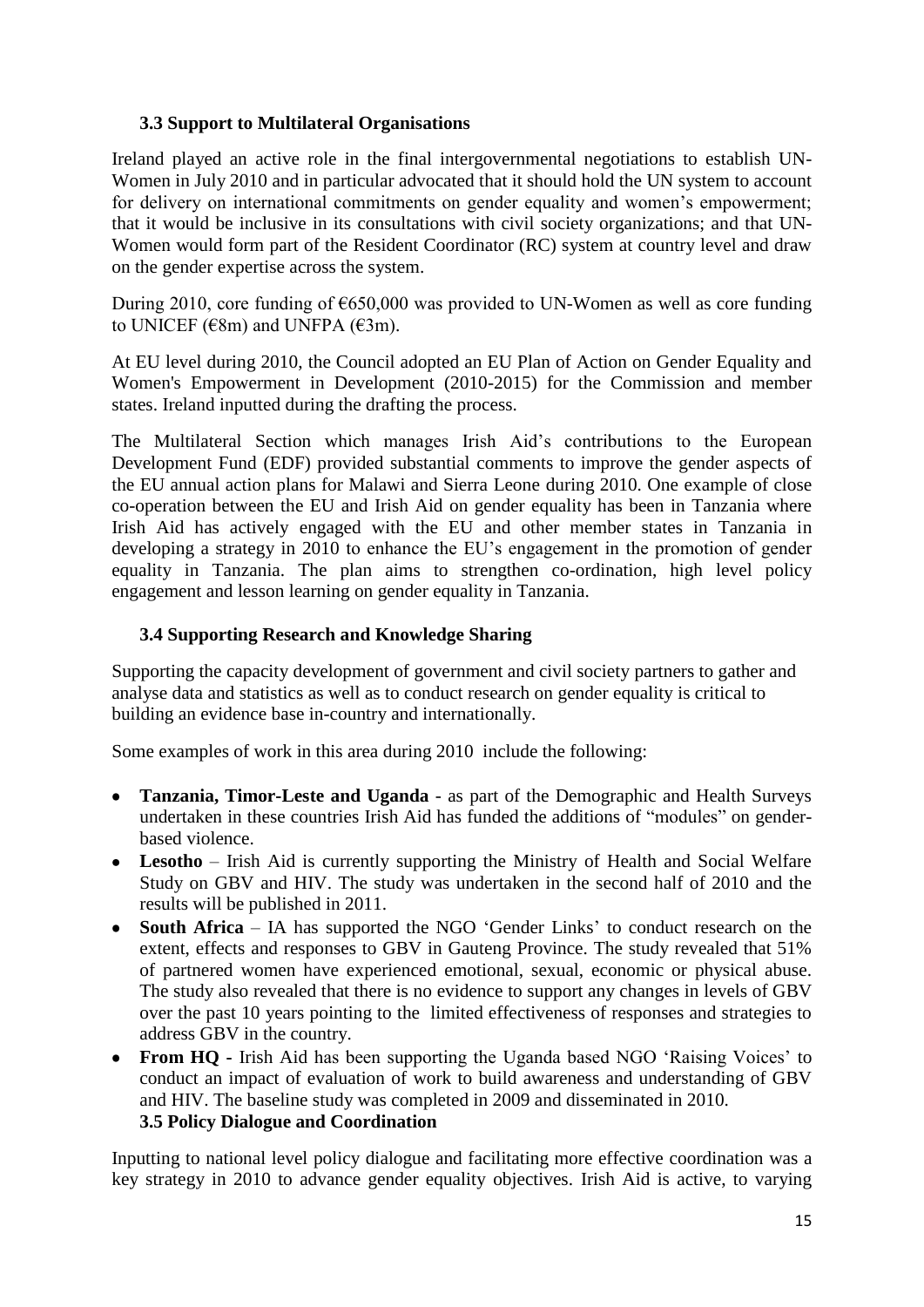extents in donor and government co-ordination mechanisms on gender equality, in almost all programme countries, playing leadership roles in Tanzania and Timor Leste during 2010.

At HQ, our membership of the Joint Consortium on Gender-based Violence provides opportunities for dialogue and engagement with CSOs. Irish Aid has been an active member of the Consortium since it was established in 2004. During 2010, the Joint Consortium continued to engage on the development of Ireland"s National Action Plan in United Nations Security Council Resolution 1325. The Consortium also organised a learning day on the links between hunger, poverty and GBV and produced a learning brief following the event.

Ireland is an active member of the OECD DAC Gendernet and will take over the co-chair position in 2011. During 2010 the network focused on sharing learning and facilitating policy dialogue on the linkages between gender equality and aid effectiveness as well as women"s economic empowerment.

# **4. Learning from Evaluations and Reviews**

During 2010 Irish Aid evaluations were carried out of CSPs in Vietnam and Tanzania.

A joint Irish Aid/DFID evaluation in Tanzania concluded that cross-cutting issues, including gender equality, are often squeezed out in budget support dialogue processes. It was noted that both Irish Aid and DFID have played strong roles across a number of cross-cutting sectors. In particular Irish Aid has been engaged in a highly visible way on gender based violence and is widely regarded as a gender champion amongst other donors. The key challenges moving forward will be to achieve a more effective division of labour and engagement from other donors as Irish Aid and DFID are often the sole source of expertise on a particular cross-cutting issue.

The evaluation of Vietnam"s Country Strategy Paper noted a number of specific gender programmes and interventions over the course of implementing the CSP but concluded that progress on mainstreaming was weaker. The evaluation recommended a stronger focus on mainstreaming in the new CSP.

In general, cross-cutting issues including gender equality have not featured strongly during mid-term review processes. However, as part of the mid-term review of the South Africa programme a review was conducted of the GBV programme. The review recommended a less ambitious programme which would be more focused in scope. "*The review cautioned that there needs to be a solid realisation that changes do not occur in the short to medium term, and recommended more realistic outcomes taking into account context, capacity and strategies"*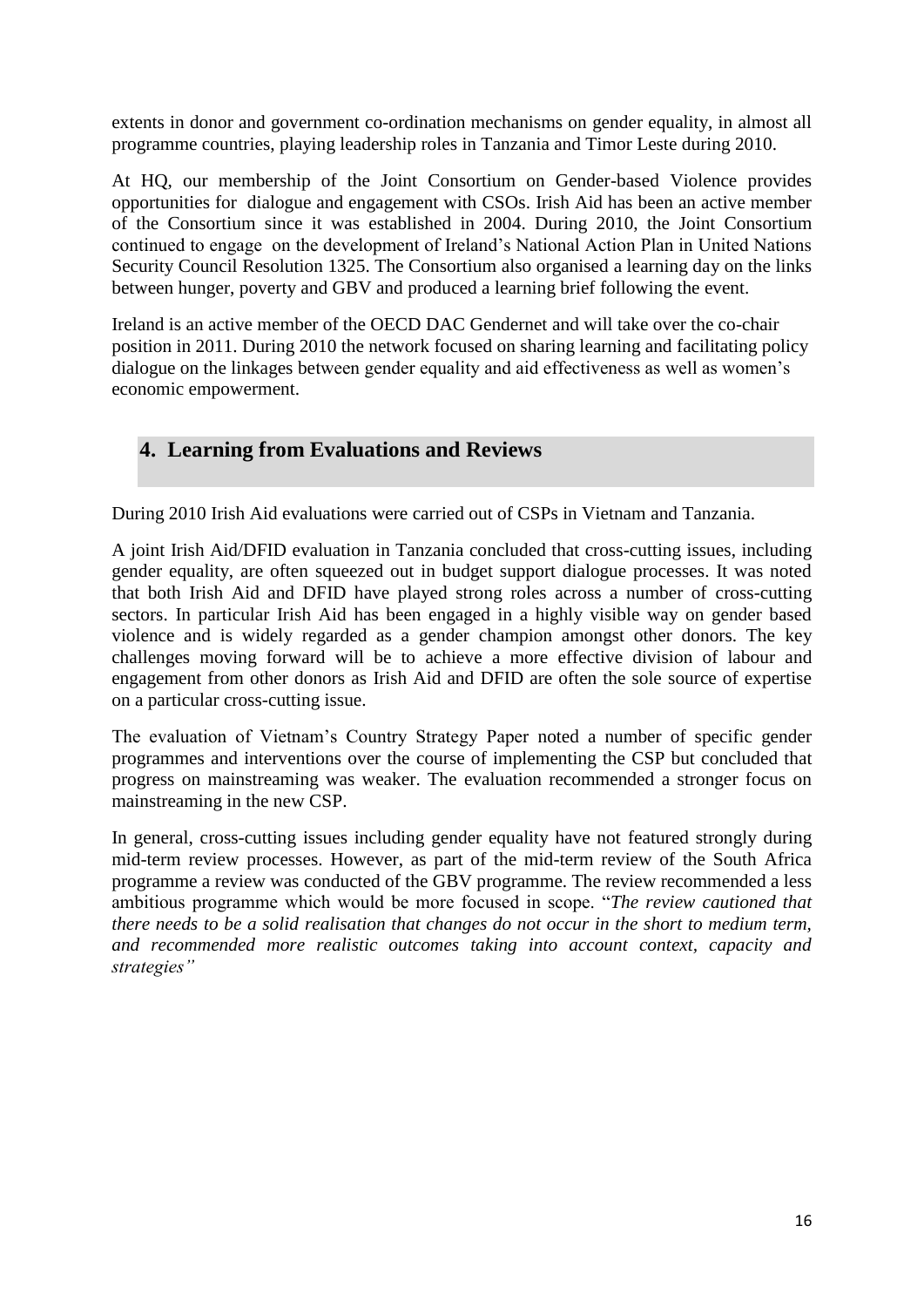# **5. Linking with other Sections of DFA**

During 2010, DCD worked closely with other sections of DFA on gender equality issues, in particular in relation to gender based violence.

The Conflict Resolution Unit led the development of Ireland"s National Action Plan (NAP) on United Nations Security Council Resolution 1325. The NAP was informed by a crosslearning process between Timor Leste, Northern Ireland and Liberia on the key pillars of UNSCR 1325<sup>6</sup> the findings of which were presented to the head of UN Women, Michelle Bachelet, on 25<sup>th</sup> October 2010 in the Irish Mission in New York. This event took place the day before the UN Security Council Open Debate to mark the  $10<sup>th</sup>$  anniversary of UNSCR 1325. An overview of key messages is outlined in Box 6 below.

Towards the end of 2010, in order to support the development of the National Action Plan on UNSCR 1325, a consultative group was established on Women, Peace and Security including representatives from government departments, academia and civil society.

| Box 6 - Some key messages from cross-learning process of Ireland/Northern Ireland,<br>Timor Leste and Liberia on UNSCR 1325 - 2009/2010 |  |  |  |  |  |  |
|-----------------------------------------------------------------------------------------------------------------------------------------|--|--|--|--|--|--|
|                                                                                                                                         |  |  |  |  |  |  |
| Conference 1 – Belfast -July 2009 – Theme: Participation.                                                                               |  |  |  |  |  |  |
|                                                                                                                                         |  |  |  |  |  |  |
| Targets and quotas work. They should not be viewed as negative or promoting                                                             |  |  |  |  |  |  |
| 'tokenistic' approaches, rather as key strategies to overcome the unequal basis from                                                    |  |  |  |  |  |  |
| which women attempt to enter formal politics.                                                                                           |  |  |  |  |  |  |
| Structures to support women's political participation once elected, such as Women's<br>٠                                                |  |  |  |  |  |  |
| Caucuses are useful and support women in their roles.                                                                                   |  |  |  |  |  |  |
| Communications from grass-roots to national level is essential to ensure a                                                              |  |  |  |  |  |  |
| comprehensive and co-ordinated approach is taken to advancing women's                                                                   |  |  |  |  |  |  |
| leadership and participation.                                                                                                           |  |  |  |  |  |  |
| Engaging men in support of gender mainstreaming strategies and in support of                                                            |  |  |  |  |  |  |
| women's candidacy works. One of the biggest challenges is to convince men of the                                                        |  |  |  |  |  |  |
| importance of female involvement.                                                                                                       |  |  |  |  |  |  |
| Conference 2 - Dili/Timor Leste- December 2009- Theme: Protection.                                                                      |  |  |  |  |  |  |
| Working with wide-ranging 'social guardians' such as churches to disseminate                                                            |  |  |  |  |  |  |
| messages on GBV works.                                                                                                                  |  |  |  |  |  |  |
| The interface between formal and traditional justice, and the implications of this for<br>٠                                             |  |  |  |  |  |  |
|                                                                                                                                         |  |  |  |  |  |  |
| women who experience violence, must be more readily and appropriately addressed                                                         |  |  |  |  |  |  |
| in the transition phase.                                                                                                                |  |  |  |  |  |  |
| The collection of quantitative and qualitative data is essential to enhance<br>$\bullet$                                                |  |  |  |  |  |  |
| understanding of and response to violence against women.                                                                                |  |  |  |  |  |  |
| It is imperative that those charged with monitoring violence develop early warning                                                      |  |  |  |  |  |  |
| signals or identifying patterns of conflict to include GBV in their strategies                                                          |  |  |  |  |  |  |
| Conference 3 - Monrovia/Liberia - April 2010. Theme: Gender perspectives,                                                               |  |  |  |  |  |  |
| Institutional and legislative reforms: Timor Leste and Liberia noted the significance                                                   |  |  |  |  |  |  |
| of legal reforms during the transition period, particularly overturning traditional                                                     |  |  |  |  |  |  |

UNSCR 1325 was adopted in 2000 and is an important watershed marking global recognition of the unique and disproportionate impact of UNSCR 1325 was adopted in 2000 and is an important watershed marking global recognition o conflict on women and girls. More importantly, UNSCR 1325 highlights the critical role of women and girls in conflict prevention, peace negotiations, peace building and post-conflict reconstruction and governance and places these issues at the forefront of the UN Security Council"s deliberations on peace and security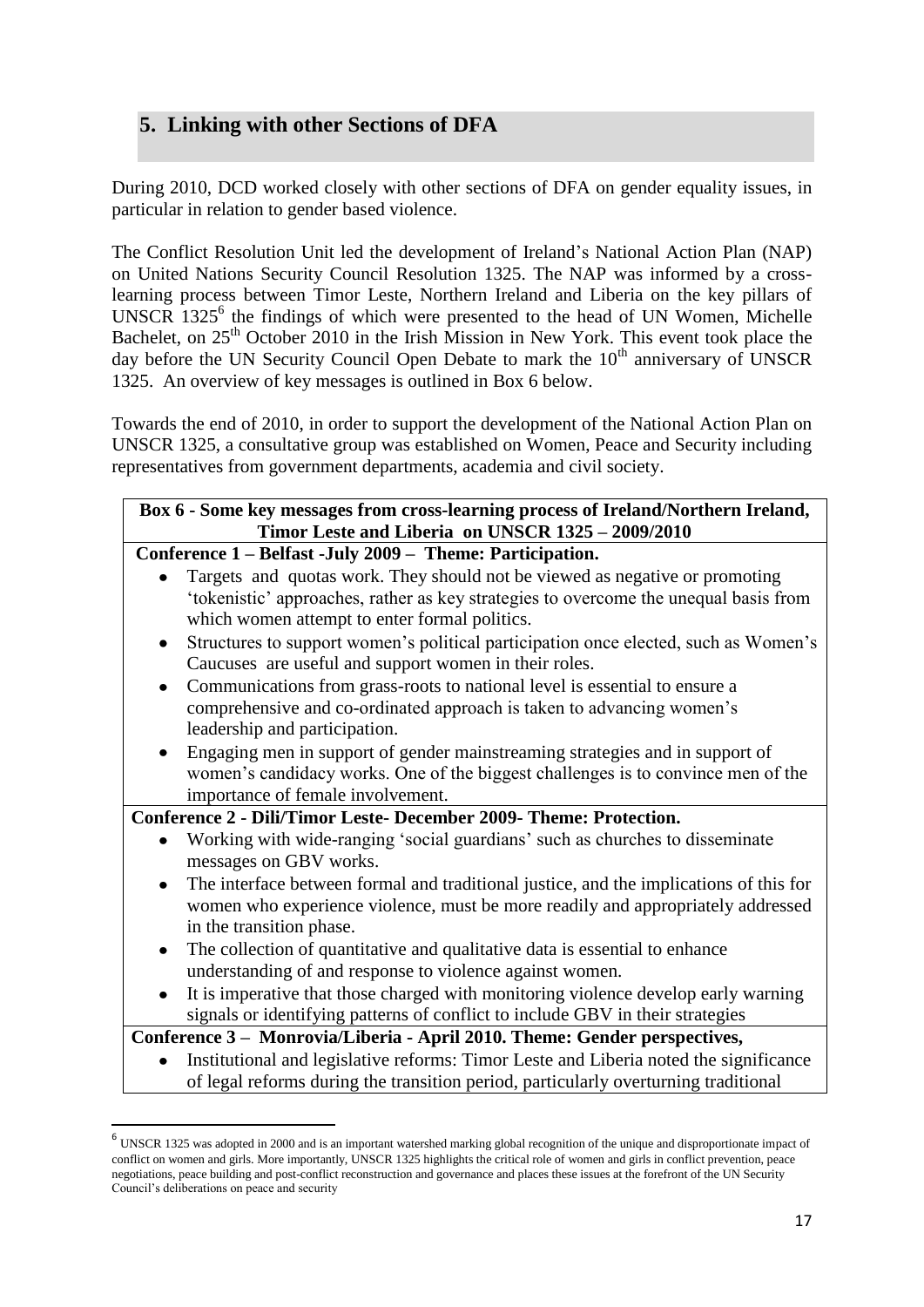laws and drafting legislation that enabled women to own property, and dealt with issues such as rape and domestic violence.

Women centres have played an important role in all three areas in ensuring that women have a space to collectively organise and have unity in voice.

The Human Rights Unit is an active member of the European Council Working Group on Violence Against Women which has been focusing on the implementation of the EU Guidelines on Violence Against Women.

# **6. Internal Mainstreaming**

During 2010 there was very limited capacity development, including training, on gender equality either at head quarters or programme country level. In early 2010, Bridge presented their review of the external environment during a seminar at head quarters level which include video-conferencing with a number of programme countries. A number of one-day training courses on Managing for Development Results were held at head-quarters level which now include a module on MfDR and gender equality. Gender equality is included in the induction of all new staff in the Emergency and Recovery Section.

Gender advisors at programme country level, with support from the HQ based gender advisors supported the mainstreaming of gender equality across all planning and review processes with a specific focus on strengthening the focus on gender equality results. The MTR Guidance Note was reviewed and now includes a stronger focus on the cross-cutting issues including gender equality. A new performance measurement framework for the Programme of Strategic Cooperation with the Higher Education Institute includes gender specific performance indicators. The HQ based gender advisor undertook programme support visits to Sierra Leone, Uganda and South Africa.

# **7. Expenditure on Gender Equality in 2010**

The review of Irish Aid"s Gender Equality Policy stated that funding on gender equality and women"s empowerment is often under-reported due to some limitations in the current structures of the coding systems (which are being reviewed during 2011). Nonetheless we have some information which can provide us with an overview of trends in expenditure on gender equality.

| 2005                                                                                                                                 | 2006 | 2007 | 2008 | 2009 | <b>2010</b> |
|--------------------------------------------------------------------------------------------------------------------------------------|------|------|------|------|-------------|
| $ \,\epsilon_{500,000}\, \,\epsilon_{500,000}\, \,\epsilon_{750,00}\, \,\epsilon_{1.08m}\, \,\epsilon_{1.3m}\, \,\epsilon_{800,000}$ |      |      |      |      |             |

#### **Gender Equality Budget Line- Box 7**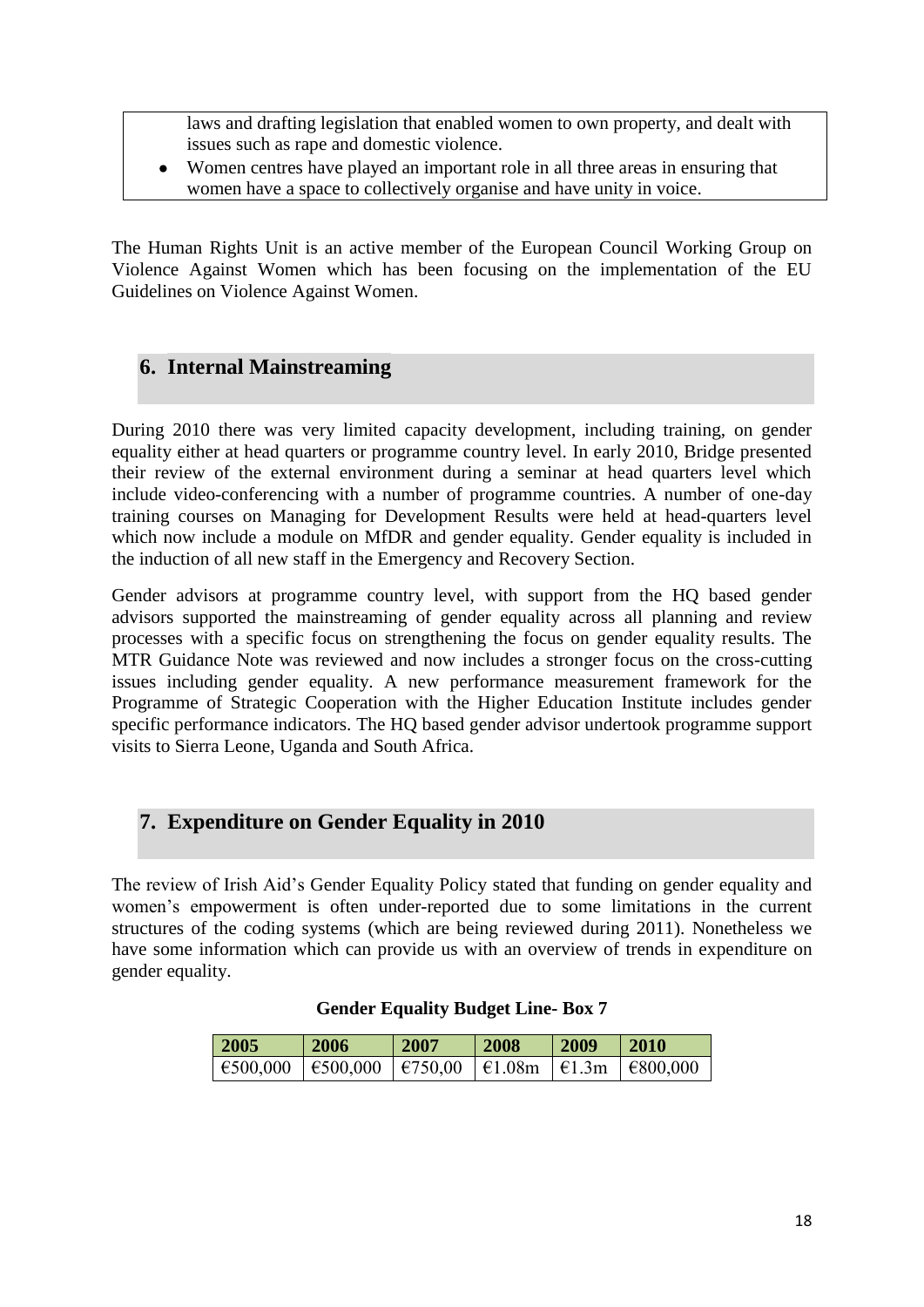During 2010, a three year proposal for funding was presented and approved by the Programme Appraisal and Evaluation Group (PAEG)<sup>7</sup>. This budget line (see box 7) is used to support networking, research, learning knowledge dissemination and capacity development on gender equality with a specific focus on GBV, gender and hunger and gender and aid effectiveness. Funding is provided to the Joint Consortium on Gender- based Violence, Raising Voices, Bridge/IDS University of Sussex and Mama Cash. <sup>8</sup>

The application of the DAC sector code "Women"s Equality Organisations" (Box 8) shows an over-all rise in expenditure since 2003 but a decline since 2008. Expenditure on genderbased violence has also decline since its peak in 2008.

#### **Gender Equality Expenditure (using DAC Sector Codes "Women's Equality Organisations) - Box 8**

| 2003              | 2004 | 2005                         | 2006            | 2007                                           | 2008              | 2009       | 2010                        |
|-------------------|------|------------------------------|-----------------|------------------------------------------------|-------------------|------------|-----------------------------|
| oo o<br>⊨<br>UJ.J | ∪. ∟ | ΩO<br>$\overline{ }$<br>◡▱.− | ΩO<br>⊨<br>∪J.⊤ | $\overline{\phantom{0}}$<br>ΩF<br>÷٠<br>◡◡ . ៸ | oπ<br>⊨<br>◡ ៸ .◡ | ⊨<br>◡◡ .∍ | $\sim$ $\sim$<br>€≺<br>◡◡.⊥ |

#### **Estimated expenditure on Gender-Based Violence Programming - Box 9**

| 2007                                                                             | 2008   | 2009   | 2010   |  |  |  |  |
|----------------------------------------------------------------------------------|--------|--------|--------|--|--|--|--|
|                                                                                  | €5.04m | €4.48m | €3.66m |  |  |  |  |
| Since 2007. Irish Aid has applied the OECD DAC Gender Equality Policy marker. We |        |        |        |  |  |  |  |

Since 2007, Irish Aid has applied the OECD DAC Gender Equality Policy marker. We estimate that approximately 40% of total bi-lateral aid in 2009 has gender equality either as a principle or significant objective.

# **8. Conclusions and Priorities in 2011/2012**

**.** 

Progress was evident on meeting Irish Aid's gender equality objectives in 2010 in particular in increasing gender equitable access to health and education services. Our gender equality work continues to have a strong focus on preventing and responding to gender-based violence combining both service provision with capacity building of government structures. Civil society partners continue to be key partners in meeting gender equality objectives especially in the areas of service provision in humanitarian and fragile states and in advocating for women"s rights. Ireland has played an important role in advocating on reform of UN structures on gender equality. During 2010, significant progress was made in this regard with the establishment of UN-Women

In line with the recommendations of the 2010 review of the gender equality policy, there are a number of key areas which will need to be prioritised during 2011/2012

We will need to build internal capacity to make the linkages between our work on gender equality and the hunger agenda including both agriculture and nutrition. Some progress has been made in the drafting of guidelines on gender & agriculture and support being provided to the Institute of Development Studies gender & food

 $<sup>7</sup>$  The Programme Appraisal and Evaluation Group appraises and evaluates proposals for expenditure and</sup> makes recommendations.

 $8$  A 2 year agreement with the Inter Parliamentary Union for their work on gender equality was signed in May 2011.